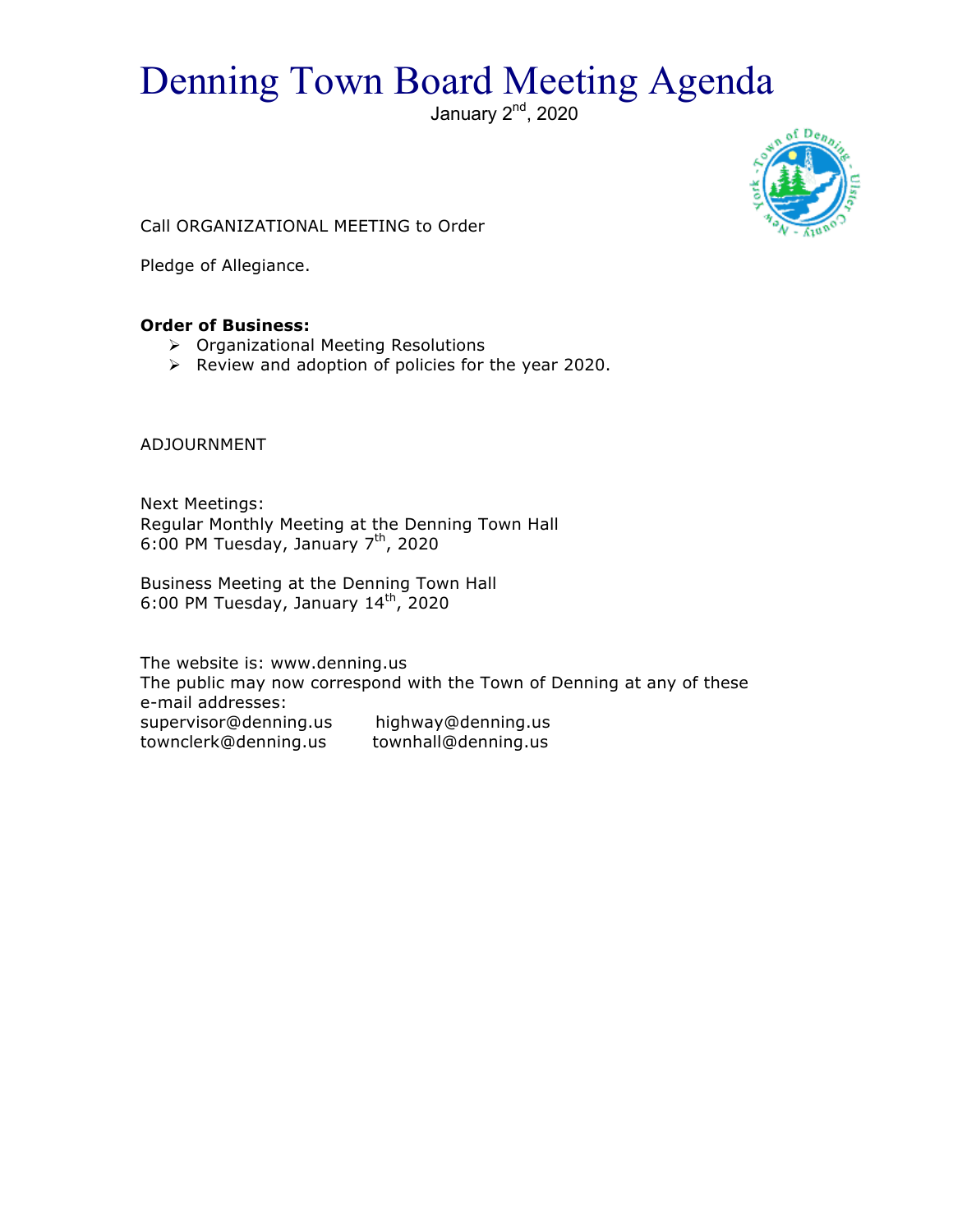#### **Resolution No. 1 of 2020 of the Town of Denning**

New York State Town Law section 63 authorizes the Town Board to determine the rules of its procedure,

**RESOLVED** that all Town meetings and public hearings will be conducted in accordance with New York State Open Meetings Law, and in such spirit that the following rules be enacted:

- 1. That a majority of any convened Board shall constitute a quorum for the transaction of business, but a lesser number may adjourn.
- 2. That the vote upon every question shall be taken by ayes and nays, and that the names of the members present and their votes shall be entered into the minutes.
- 3. That every act, motion or resolution shall require for its adoption the affirmative vote of a majority of all of the members of the convened Board.
- 4. That public participation at all regular and special Town Board meetings will be limited to commentary during established intervals as documented in each meeting agenda.
- 5. That any person speaking to the Town Board at all regular or special Town Board meetings will only be heard at the consent of the Supervisor or presiding Public Officer, and that they will be required to address their remarks exclusively to the Town Board without engaging the public in debate.
- 6. That all interested persons will have the right to attend public hearings of the Town, participate freely and make inquiries relating to the purposes thereof.
- 7. That public participation at all public hearings will consist of commentary limited to the purpose of the hearing, being only directed towards the convening Town agency.
- 8. That votes will not be taken by any convened Board on any pending legislation, permit application, zoning variance application or appeal during any public hearing that is subject thereof.
- 9. That response to any public commentary at any public meeting or hearing will be at the discretion of the Supervisor, Chairman or Deputy of any convened Town agency, and that the presiding Public Officer shall have the authority to refer any questions to the Attorney for the Town, or to other Board members.
- 10. That these rules may be amended at any time during the calendar year by resolution of the Town Board.

**Whereupon**, the Resolution was put to a vote, and recorded as follows: Motion to adopt and approve by Councilman Mike Dean, 2<sup>nd</sup> by Councilman Kevin Smith. Roll Call Vote: Councilman Mike Dean AYE Councilman Paul Schoonmaker AYE Councilman Kevin Smith AYE Councilman Gregory Vurckio AYE Supervisor David Brooks AYE Motion carried following a unanimous roll call vote.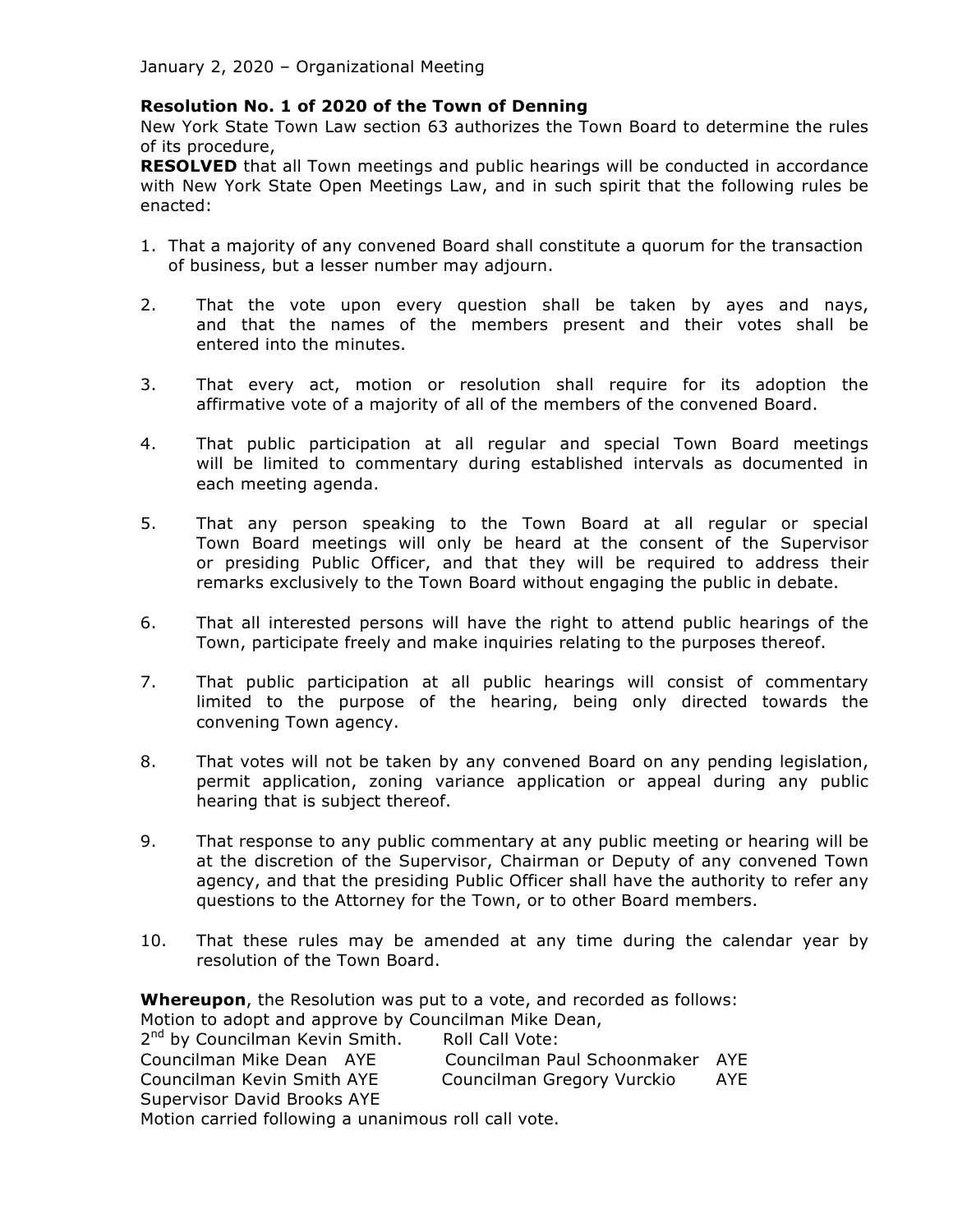## **Resolution No. 2 of 2020 of the Town of Denning**

**WHEREAS** New York State Town Law sections 62 authorizes the Town Board to establish fixed days of each month for regular meetings, and

**WHEREAS** New York State Public Officers Law section 103(b) requires a public body to make all reasonable efforts to hold meetings in facilities that permit barrier free access to the physically handicapped,

**NOW THEREFORE**, be it **RESOLVED** that the regular Town Board meetings will, throughout the year 2020, be held each month, with the meeting location alternating between Denning Town Hall in Claryville and the Sundown Church Hall in Sundown, for the months between April and October by the following schedule:

#### **Denning Town Hall in Claryville:**

10:00 AM Tuesday January 2 (Organizational Meeting)

- 6:00 PM Tuesday January 7
- 6:00 PM Tuesday February 4
- 6:00 PM Tuesday March 3
- 6:00 PM Tuesday June 2
- 6:00 PM Tuesday July 7
- 6:00 PM Tuesday August 4
- 6:00 PM Wednesday, November 4 Due to Election Day
- 6:00 PM Tuesday December 1

#### **Sundown Church Hall in Sundown:**

- 6:00 PM Tuesday April 7
- 6:00 PM Tuesday May 5
- 6:00 PM Tuesday September 1
- 6:00 PM Tuesday October 6

Be It Further, **RESOLVED** that the regular Business Town Board meeting will, throughout the year 2020, be held the on the second Tuesday of each month, at the Denning Town Hall in Claryville, at 6 pm, January 14, February 11, March 10, April 14, May 12, June 9, July 14, August 11, September 8, October 13, November 10, December 8.

**Whereupon**, the Resolution was put to a vote, and recorded as follows:

Motion to adopt and approve by Councilman Mike Dean,

| 2 <sup>nd</sup> by Councilman Gregory Vurckio.       | Roll Call Vote:                 |     |
|------------------------------------------------------|---------------------------------|-----|
| Councilman Mike Dean AYE                             | Councilman Paul Schoonmaker AYE |     |
| Councilman Kevin Smith AYE                           | Councilman Gregory Vurckio      | AYE |
| Supervisor David Brooks AYE                          |                                 |     |
| Motion carried following a unanimous roll call vote. |                                 |     |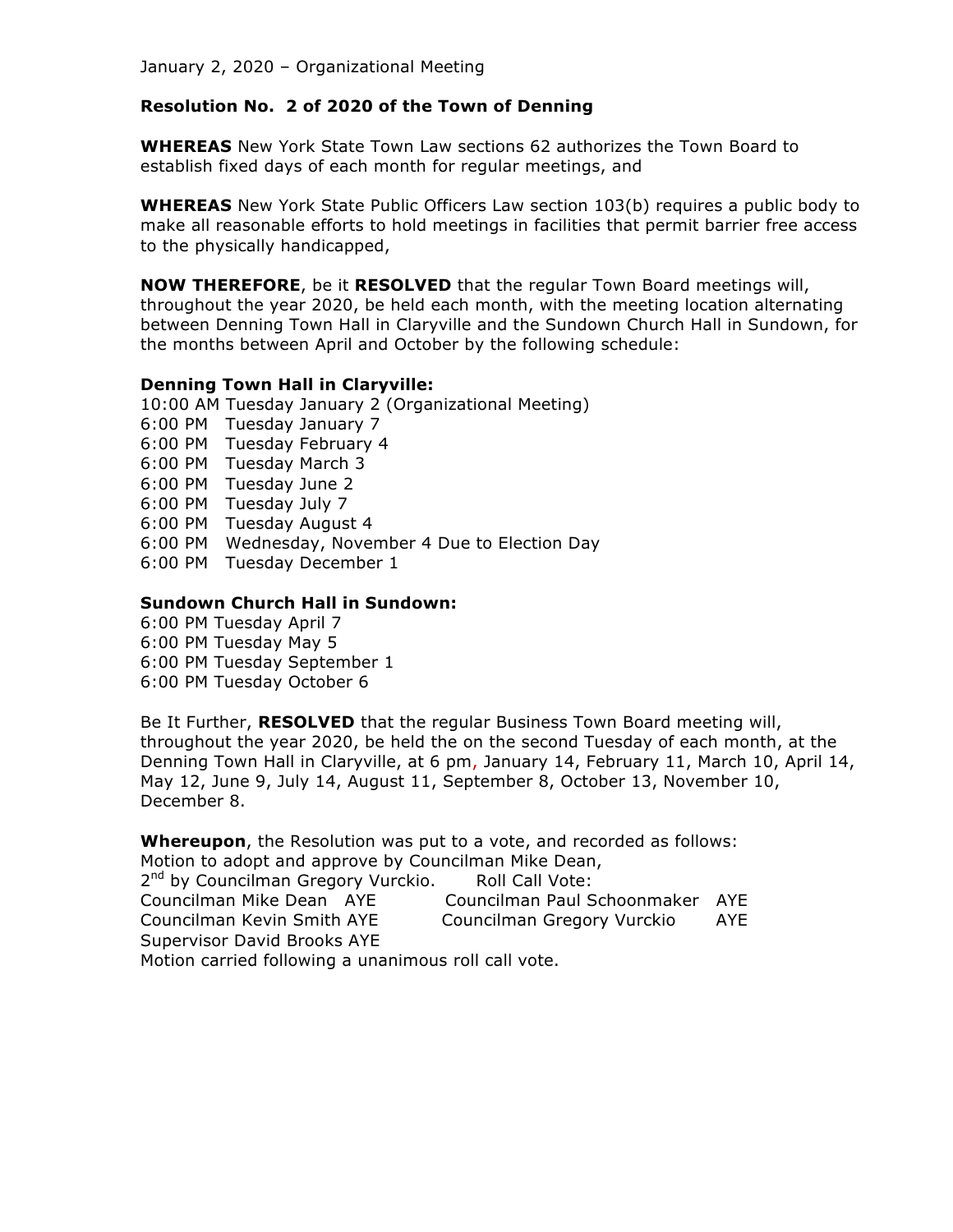#### **Resolution No. 3 of 2020 of the Town of Denning**

**WHEREAS** New York State Town Law sections 64 (11) authorizes the Town Board to designate the official newspaper of the Town

And **WHEREAS** New York State Open Meetings Law, Public Officers Law section 104, requires notice of time and place of Town Board meetings to be given to the news media,

**NOW THEREFORE**, be it **RESOLVED** that the Ye Olde Tri-Valley Townsman, P.O. Box 232, Grahamsville, N.Y. 12740, is designated as the official newspaper of the Town of Denning, and

**Further**, be it **RESOLVED** that the public notices will also be published on the Town of Denning website address www.denning.us

**Whereupon**, the Resolution was put to a vote, and recorded as follows: Motion to adopt and approve by Councilman Gregory Vurckio, 2<sup>nd</sup> by Councilman Kevin Smith. Roll Call Vote: Councilman Mike Dean AYE Councilman Paul Schoonmaker AYE Councilman Kevin Smith AYE Councilman Gregory Vurckio AYE Supervisor David Brooks AYE Motion carried following a unanimous roll call vote.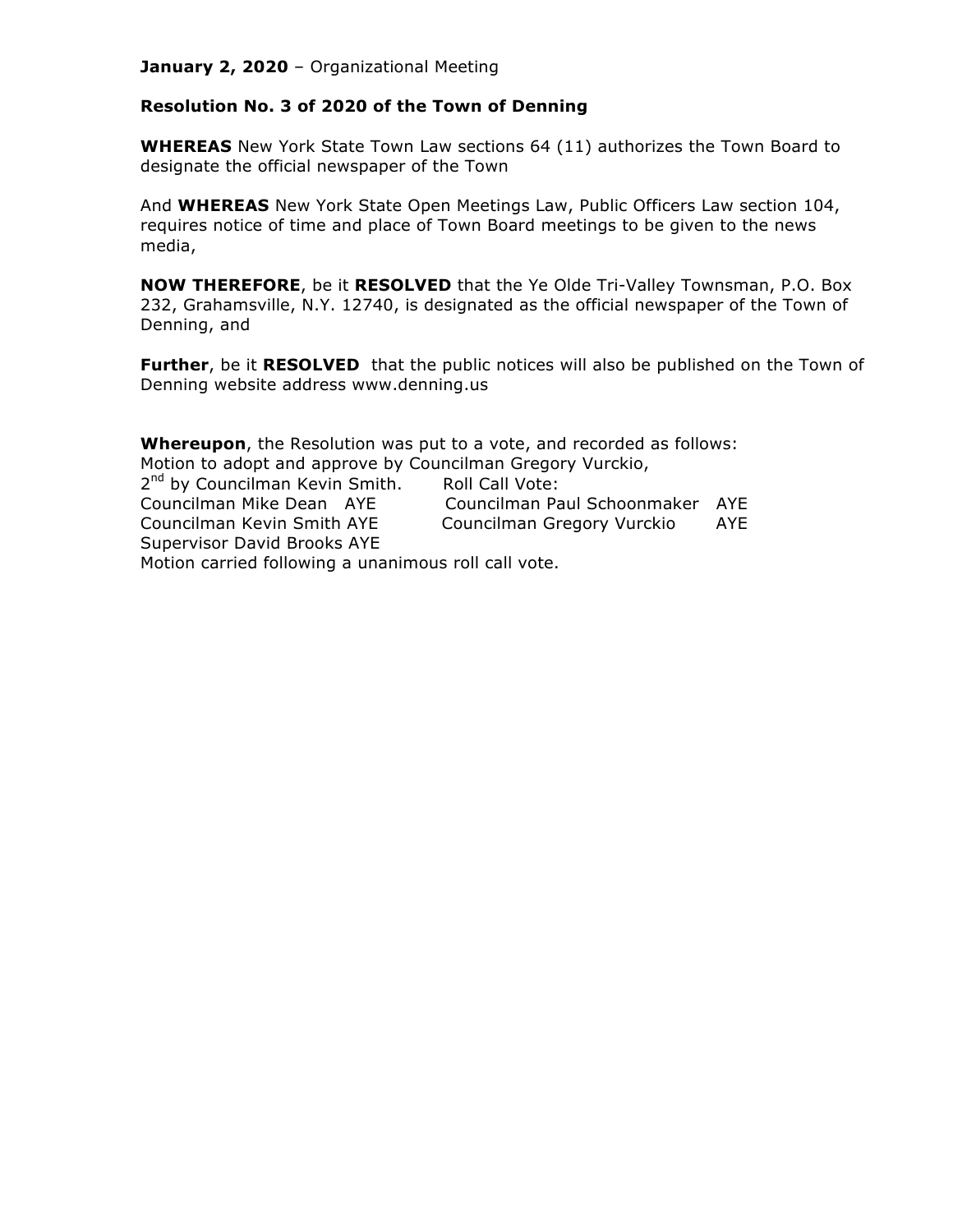#### **Resolution No. 4 of 2020 of the Town of Denning**

**WHEREAS** New York State Town Law sections 64 (11) authorizes the Town Board to designate the banks or trust companies in which all Town officers shall deposit all monies coming into their hands by virtue of their offices,

**NOW THEREFORE**, be it **RESOLVED** that Catskill Hudson Bank, NYS Route 55, Grahamsville, N.Y. 12740, be the designated depository bank for the Town of Denning, and

**FURTHER WHEREAS** Real Property Tax Law §996 authorizes the Denning Town Board to contract with a local bank for the collection of real property taxes, and

**NOW THEREFORE BE IT RESOLVED**, that the Town of Denning Town Board **HEREBY** authorizes the official bank of the Town of Denning which is the Catskill Hudson, the Grahamsville Branch (only) to collect taxes for the benefit of its residents.

**SAID** bank must follow the New York State rules as established in §996**.** And

**WHEREAS** New York State Law authorizes Town Board to set policy by resolution and **WHEREAS** the tax over payments cost the Town additional monies in refunding amounts.

**THEREFORE BE IT RESOLVED** the Denning Town Board **HEREBY** authorizes the Town of Denning Tax Collector to retain all over payments which are \$2.00 and less. And

**WHEREAS** General Municipal Law § 85 authorizes municipalities to provide the imposition of a charge to any account, including but not limited to the Town Clerk, Tax Collector, Code Enforcement, Justice Court, R&R Center and any other office, where a tendered payment was dishonored (§ 5-328) by the bank or depository institution, the amount charged to the Town is to be included in the amount due, not to exceed \$20.00.

**WHEREAS** New York State Law §4-34 authorizes such charges as "expenses incurred in the accomplishment of powers or duties", and

**WHEREAS** the Town Board agrees that mailing and other costs should not be borne by the residents,

**THEREFORE, BE IT RESOLVED** that the Town Board **HEREBY** approves the addition of all mailings and other costs incurred to be an additional charge for all returned payments.

**NOW THEREFORE BE IT FURTHER RESOLVED** the Town of Denning Town Board **HEREBY** approves and adopts the afore mentioned policy.

**Whereupon**, the Resolution was put to a vote, and recorded as follows: Motion to adopt and approve by Councilman Gregory Vurckio, 2<sup>nd</sup> by Councilman Kevin Smith. Roll Call Vote: Councilman Mike Dean AYE Councilman Paul Schoonmaker AYE

Councilman Kevin Smith AYE Councilman Gregory Vurckio AYE Supervisor David Brooks AYE

Motion carried following a unanimous roll call vote.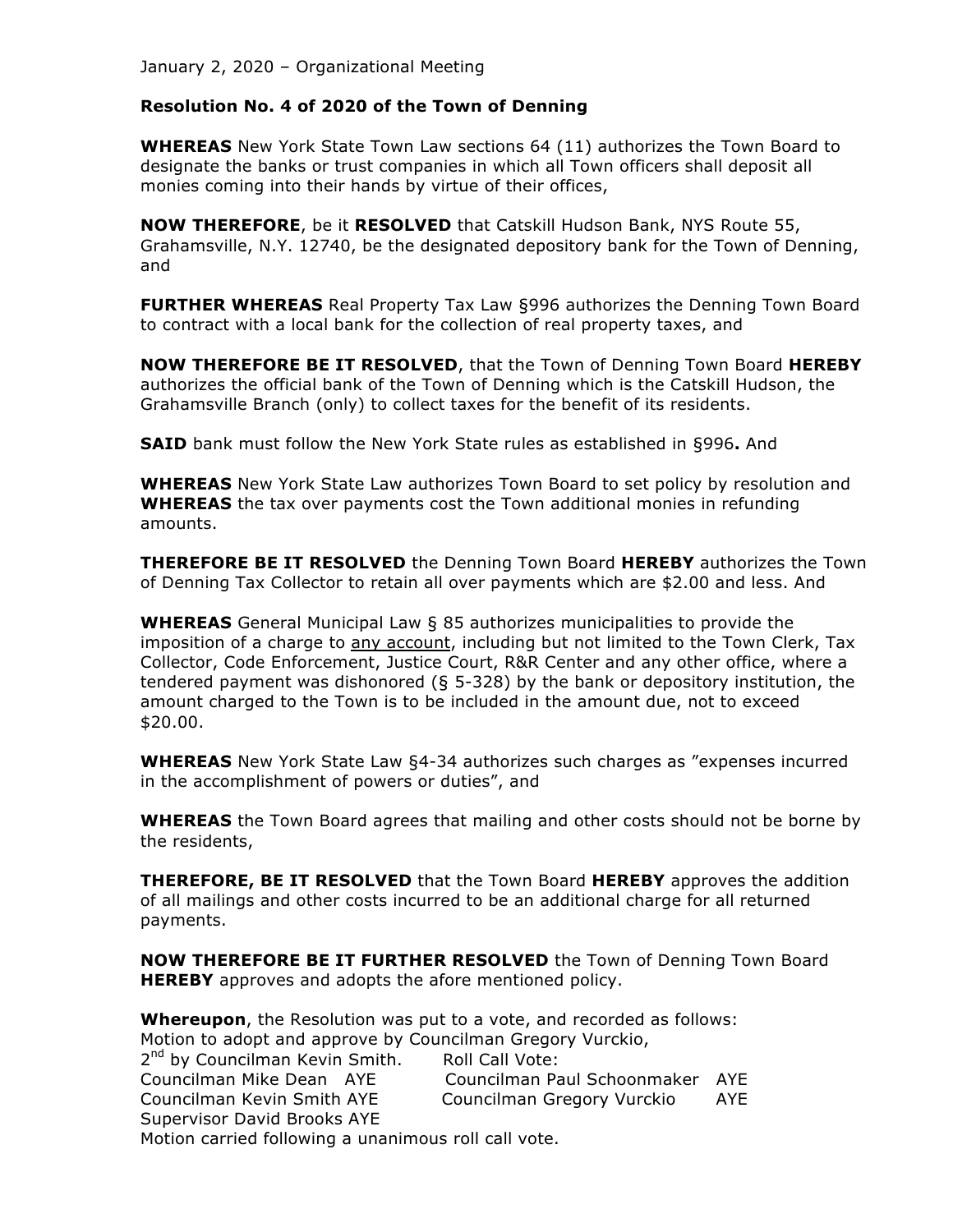#### **Resolution No. 5 of 2020 of the Town of Denning**

**WHEREAS** New York State Town Law section 118 authorize the Town Board to allow for advanced payments of claims,

**NOW, THEREFORE**, be it **RESOLVED** that throughout the year 2020, the Town Board authorizes the Supervisor to pay claims, in advance of audit, the bills submitted by health insurance providers, telephone, electric, gas, utility and cable companies, the municipal credit card, post office box fees as well as CHIPS, New York State Retirement and any other governmental program which may require proof of paid voucher if SAID payment is required by the program.

**Whereupon**, the Resolution was put to a vote, and recorded as follows: Motion to adopt and approve by Councilman Mike Dean, 2<sup>nd</sup> by Councilman Gregory Vurckio. Roll Call Vote: Councilman Mike Dean AYE Councilman Paul Schoonmaker AYE Councilman Kevin Smith AYE Councilman Gregory Vurckio AYE Supervisor David Brooks AYE Motion carried following a unanimous roll call vote.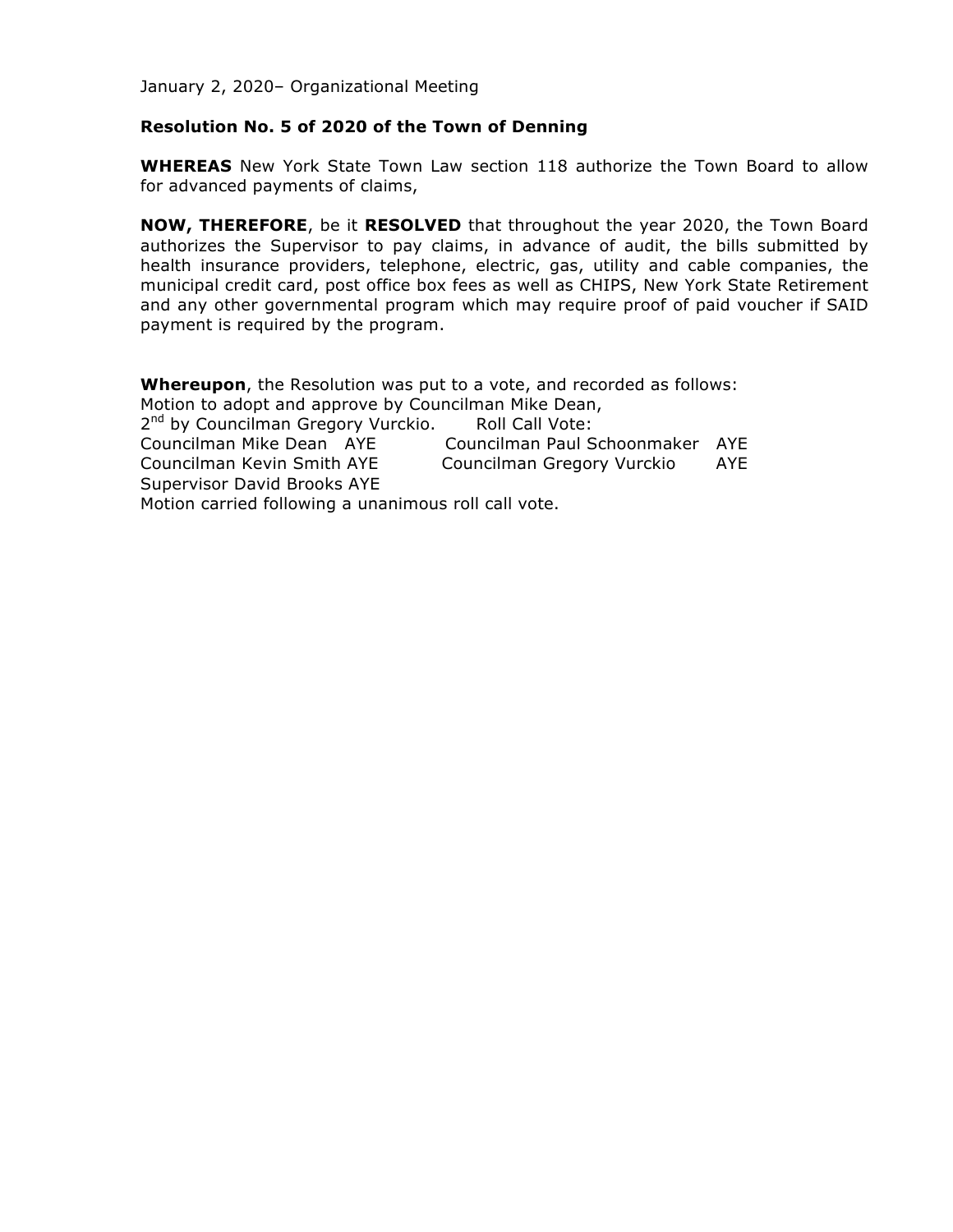#### **Resolution No. 6 of 2020 of the Town of Denning**

**WHEREAS** New York State Town Law sections 116 authorizes the Town Board to establish the amount to be allowed for the use of personal vehicles in the performance of official duties,

And **NOW THEREFORE**, be it **RESOLVED** that throughout the year 2020, the rate for financial reimbursement of personal vehicles use during the performance of official duties will be equal to .58 cents per mile.

**Whereupon**, the Resolution was put to a vote, and recorded as follows: Motion to adopt and approve by Councilman Gregory Vurckio, 2<sup>nd</sup> by Councilman Paul Schoonmaker. Roll Call Vote: Councilman Mike Dean AYE Councilman Paul Schoonmaker AYE Councilman Kevin Smith AYE Councilman Gregory Vurckio AYE Supervisor David Brooks AYE Motion carried following a unanimous roll call vote.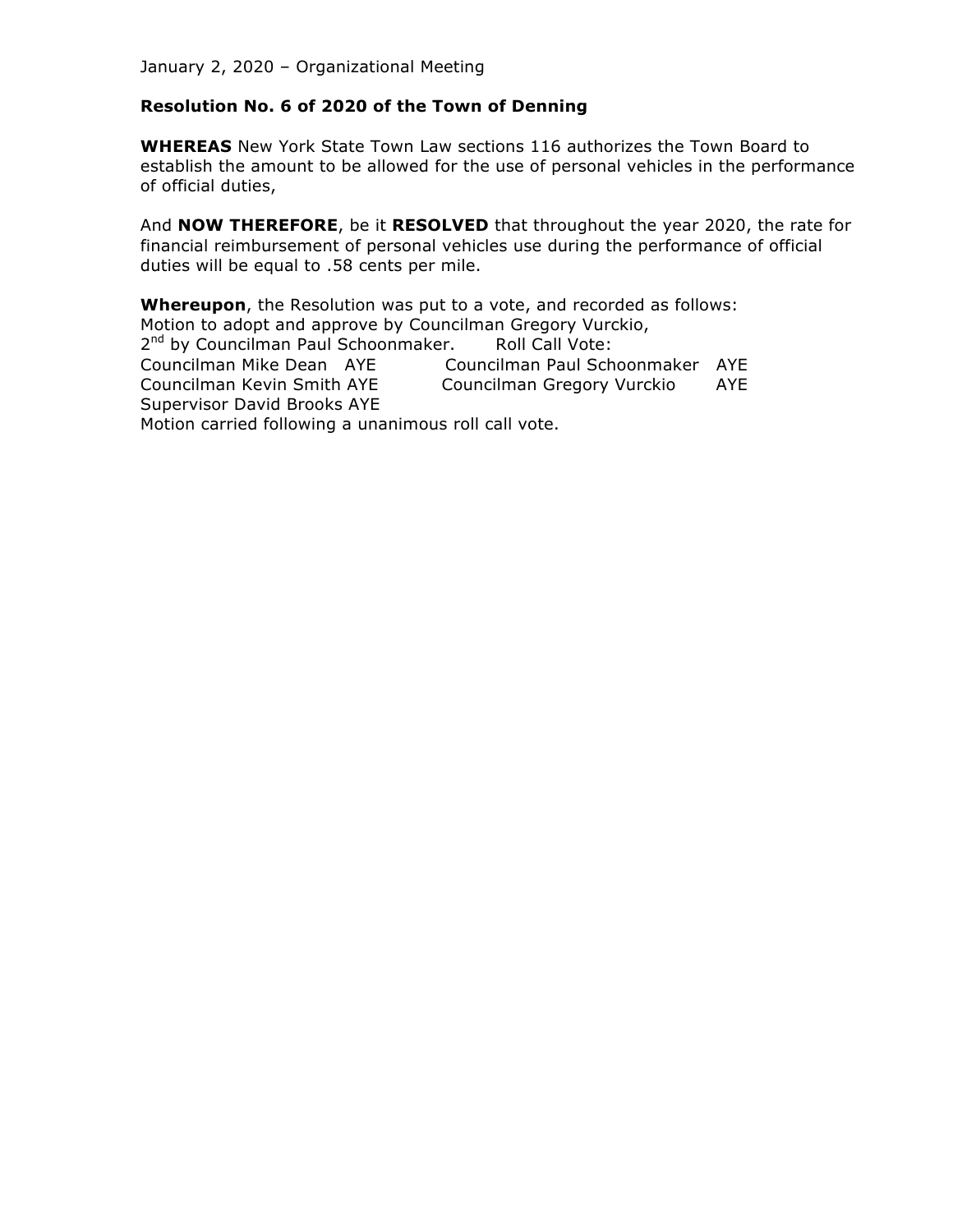#### **Resolution No. 7 of 2020 of the Town of Denning**

**WHEREAS** New York State Town Law Public Officers Law sections 87 (b) (iii) authorizes the Town Board to establish fixed charges for document photocopies resulting from requests for records,

And **WHEREAS** New York State Town Law section 64 subsection 1(a) describes the use of petty cash fund for the purpose of making change when such is required in the performance of official duties,

**NOW THEREFORE**, be it **RESOLVED** that throughout the year 2020, the Town Clerks Office shall charge a standard fee of 25 cents per copied page up to 8 1/2 by 14 inches, plus all applicable postage charges for the cost of mailing requested documents delivery.

**BE IT FURTHER RESOLVED** that the collection of all receipts resulting from charges for document copies and mailing be conferred upon the Town Clerk as income through petty cash account.

**WHEREAS** the Town of Denning Town Board is authorized by New York State Town Law article 6 to set policy to benefit the Town, and

**WHEREAS** the Town Clerk has requested a Freedom of Information policy pertaining to employees and officials be made in addition to the current form request now being used, and

**WHEREAS** it has been urged to adopt this policy as recommended by the Association of Towns.

**THEREFORE,** any Town Official or Employee seeking information under the FOIL policy for his or her official duty charge shall not be required to submit a FOIL request.

**However**, when applied for private use, the FOIL request form must be submitted as well as the copy fee previously approved.

**NOW THEREFORE BE IT FURTHER RESOLVED** that the Town of Denning Town Board **HEREBY** reaffirms Said Policy.

**Whereupon**, the Resolution was put to a vote, and recorded as follows: Motion to adopt and approve by Councilman Kevin Smith,

2<sup>nd</sup> by Councilman Mike Dean. Roll Call Vote: Councilman Mike Dean AYE Councilman Paul Schoonmaker AYE Councilman Kevin Smith AYE Councilman Gregory Vurckio AYE

Supervisor David Brooks AYE

Motion carried following a unanimous roll call vote.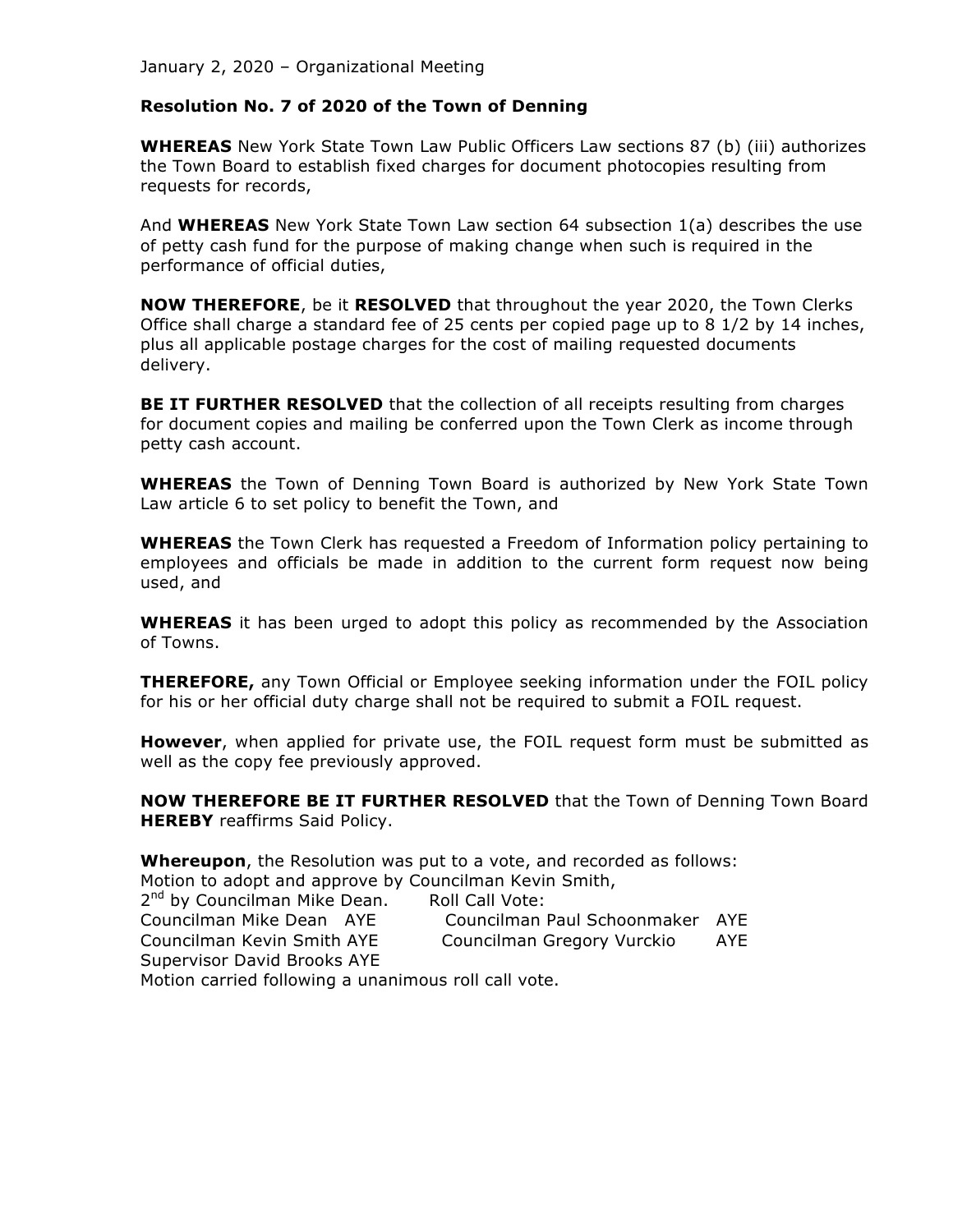#### **Resolution No. 8 of 2020 of the Town of Denning**

And **WHEREAS** New York State Town Law section 20 2 (b) authorizes the Town Board to employ an attorney to render professional services and provide legal advice to the Town, at the fee of \$150.00 per hour.

**NOW THEREFORE**, be it **RESOLVED** that Rod Futerfas, Attorney at Law, of the firm Wapner, Koplovitz & Futerfas, 239 Wall Street, Kingston, N.Y. 12401 be retained as Attorney for the Town of Denning. (General Fund Appropriations Code A1420.4)

**Whereupon**, the Resolution was put to a vote, and recorded as follows: Motion to adopt and approve by Councilman Mike Dean, 2<sup>nd</sup> by Councilman Gregory Vurckio. Roll Call Vote: Councilman Mike Dean AYE Councilman Paul Schoonmaker AYE Councilman Kevin Smith AYE Councilman Gregory Vurckio AYE Supervisor David Brooks AYE Motion carried following a unanimous roll call vote.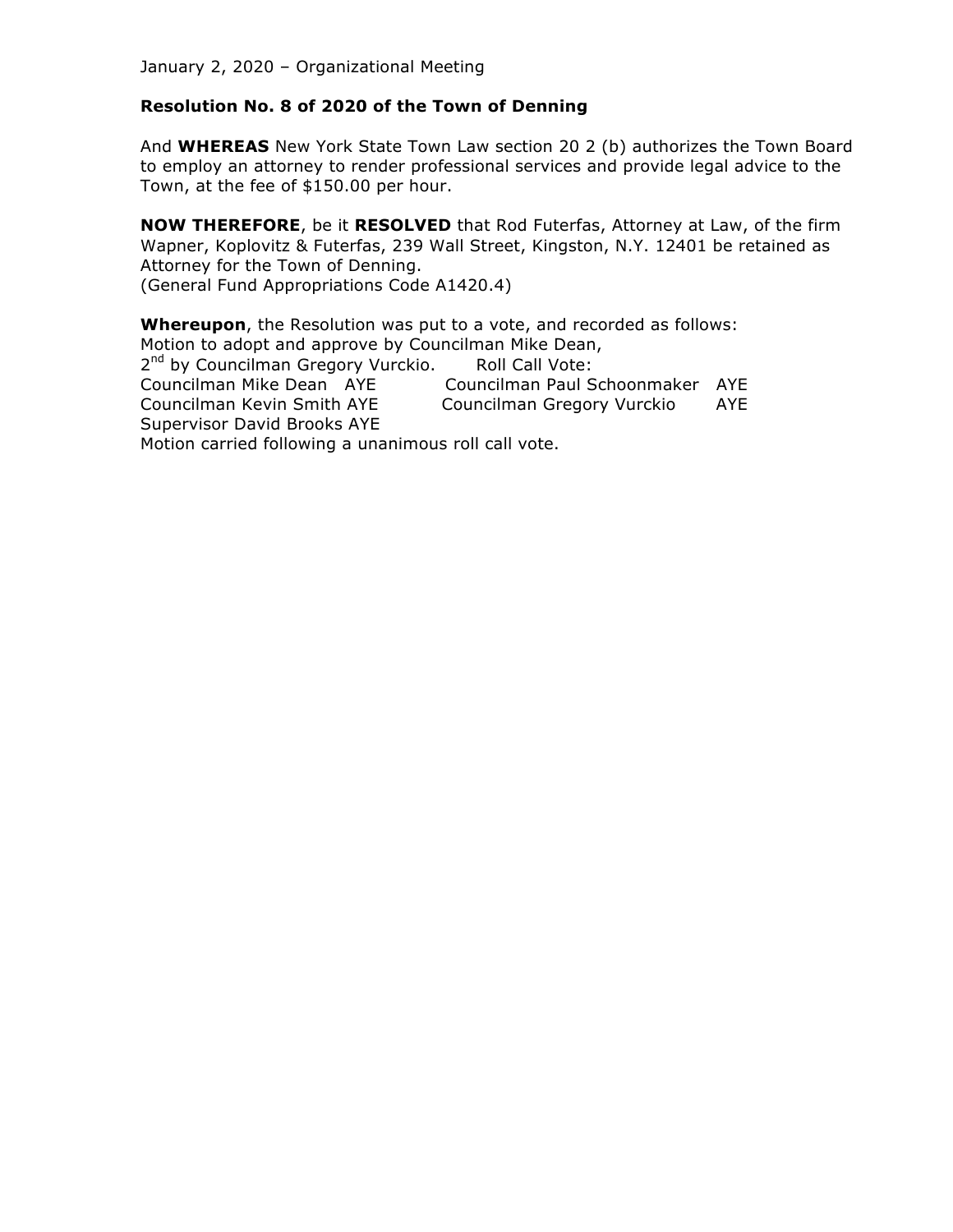#### **Resolution No. 9 of 2020 of the Town of Denning**

**WHEREAS** New York State Uniform Fire Prevention and Building Code authorizes the Town Board to appoint a Code Enforcement Officer for the Town,

And **WHEREAS** Article 6 of the Zoning Law of the Town of Denning authorizes the Town Board to appoint a Code Enforcement Officer to enforce the provisions of the Zoning Law and the International Building Code.

**NOW THEREFORE**, be it **RESOLVED** that Karl von Hassel, 524 County Highway 3, Flieschmanns, N.Y. 12430, be appointed as Code Enforcement Officer for the Town of Denning, with an annual salary of \$7,907.00 to be drawn from Safety Inspection Personal Services.

(General Fund Appropriations Code A3620.1)

**BE IT FURTHER RESOLVED** the Town of Denning Town Board **HEREBY** adopts and approves of the proposed 2020 Building Fee Schedule.

**Whereupon**, the Resolution was put to a vote, and recorded as follows: Motion to adopt and approve by Councilman Paul Schoonmaker, 2<sup>nd</sup> by Councilman Kevin Smith. Roll Call Vote: Councilman Mike Dean AYE Councilman Paul Schoonmaker AYE Councilman Kevin Smith AYE Councilman Gregory Vurckio AYE Supervisor David Brooks AYE Motion carried following a unanimous roll call vote.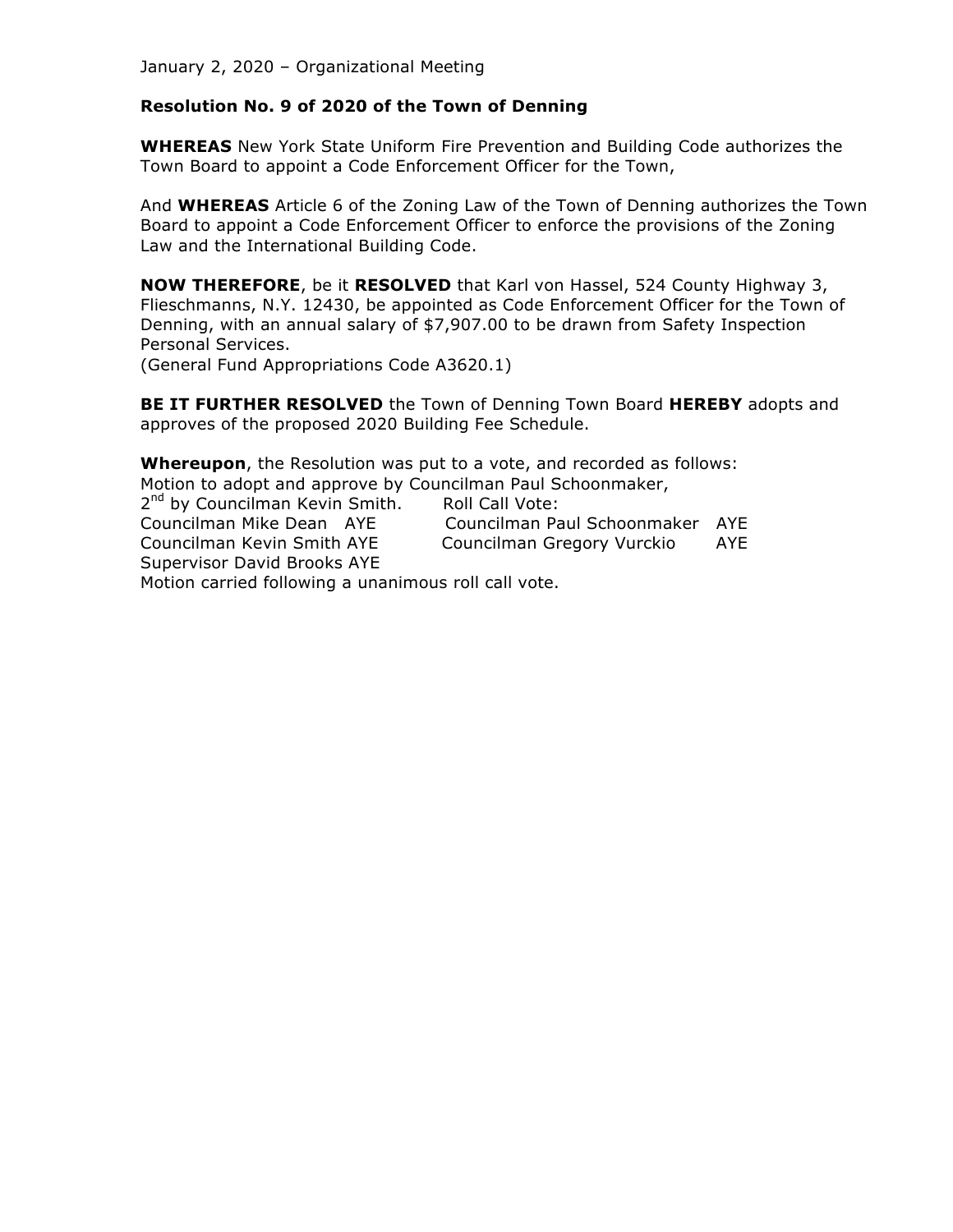#### **Resolution No. 10 of 2020 of the Town of Denning**

**WHEREAS** New York State Town Law section 29(15) allows for the Town Board to authorize the Town Supervisor to designate a bookkeeper for the Town,

**NOW THEREFORE**, be it **RESOLVED** that Cindy Mickelson, PO Box 251, Grahamsville, NY, 12740, be appointed as bookkeeper of the Town of Denning, with an annual salary of \$10,500.00 to be drawn from Supervisor Personal Services. (General Fund Appropriations Code A1220.1)

**Whereupon**, the Resolution was put to a vote, and recorded as follows: Motion to adopt and approve by Councilman Paul Schoonmaker, 2<sup>nd</sup> by Councilman Gregory Vurckio. Roll Call Vote: Councilman Mike Dean AYE Councilman Paul Schoonmaker AYE Councilman Kevin Smith AYE Councilman Gregory Vurckio AYE Supervisor David Brooks AYE Motion carried following a unanimous roll call vote.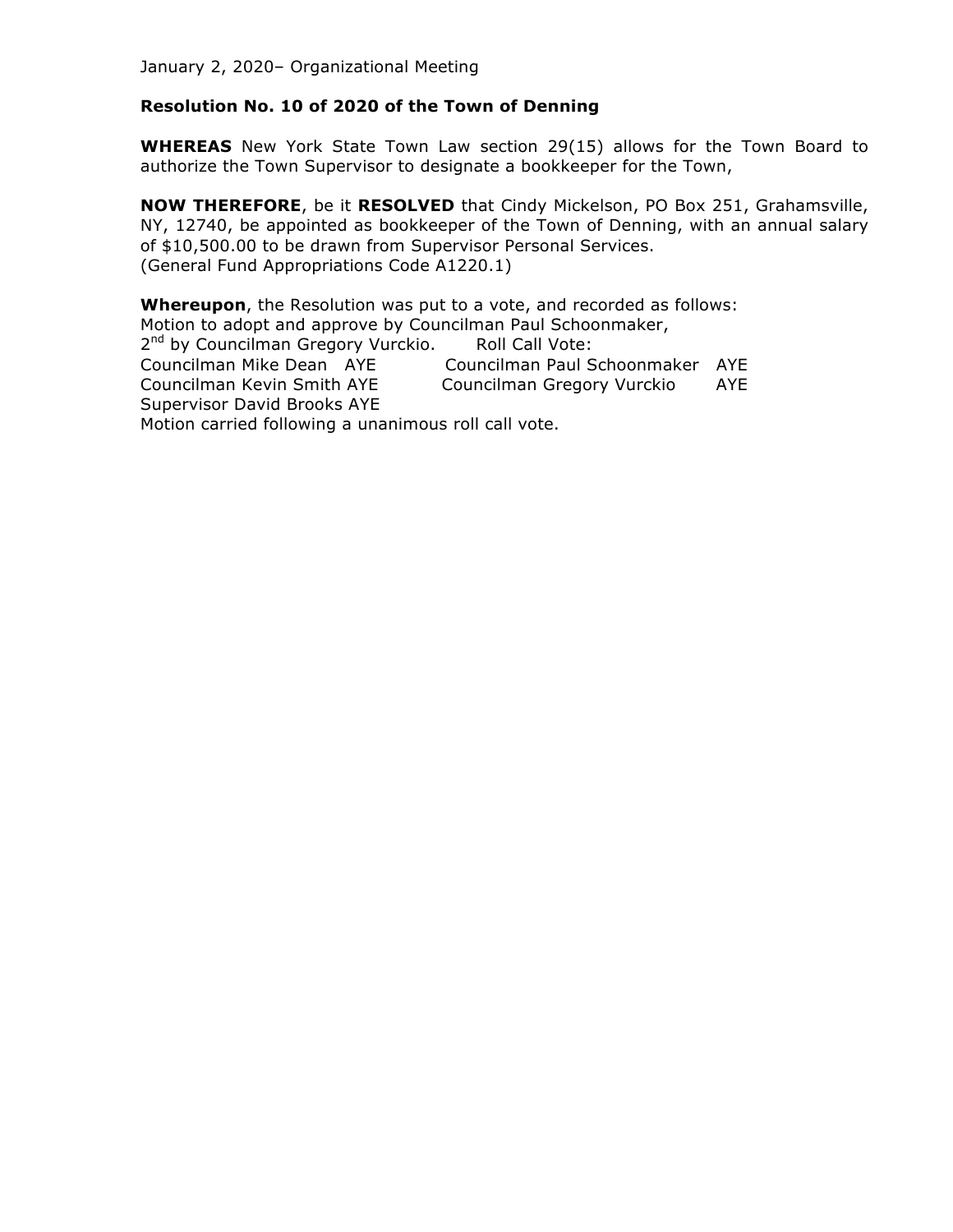#### **Resolution No. 11 of 2020 of the Town of Denning**

**WHEREAS** New York State Town Law section 42 authorizes the Town Board to establish the office of Deputy Supervisor,

and **WHEREAS** New York State Town Law section 42 authorizes the Town Supervisor to appoint the Deputy Supervisor to serve at the pleasure of the Supervisor,

**NOW THEREFORE**, be it **RESOLVED** that the position of Deputy Supervisor be established, and that Councilman Gregory Vurckio, be appointed as Deputy Supervisor for the Town of Denning.

**Whereupon**, the Resolution was put to a vote, and recorded as follows: Motion to adopt and approve by Councilman Kevin Smith, 2<sup>nd</sup> by Councilman Paul Schoonmaker. Roll Call Vote: Councilman Mike Dean AYE Councilman Paul Schoonmaker AYE Councilman Kevin Smith AYE Councilman Gregory Vurckio ABSTAIN Supervisor David Brooks AYE Motion carried following a unanimous roll call vote, with one abstaining.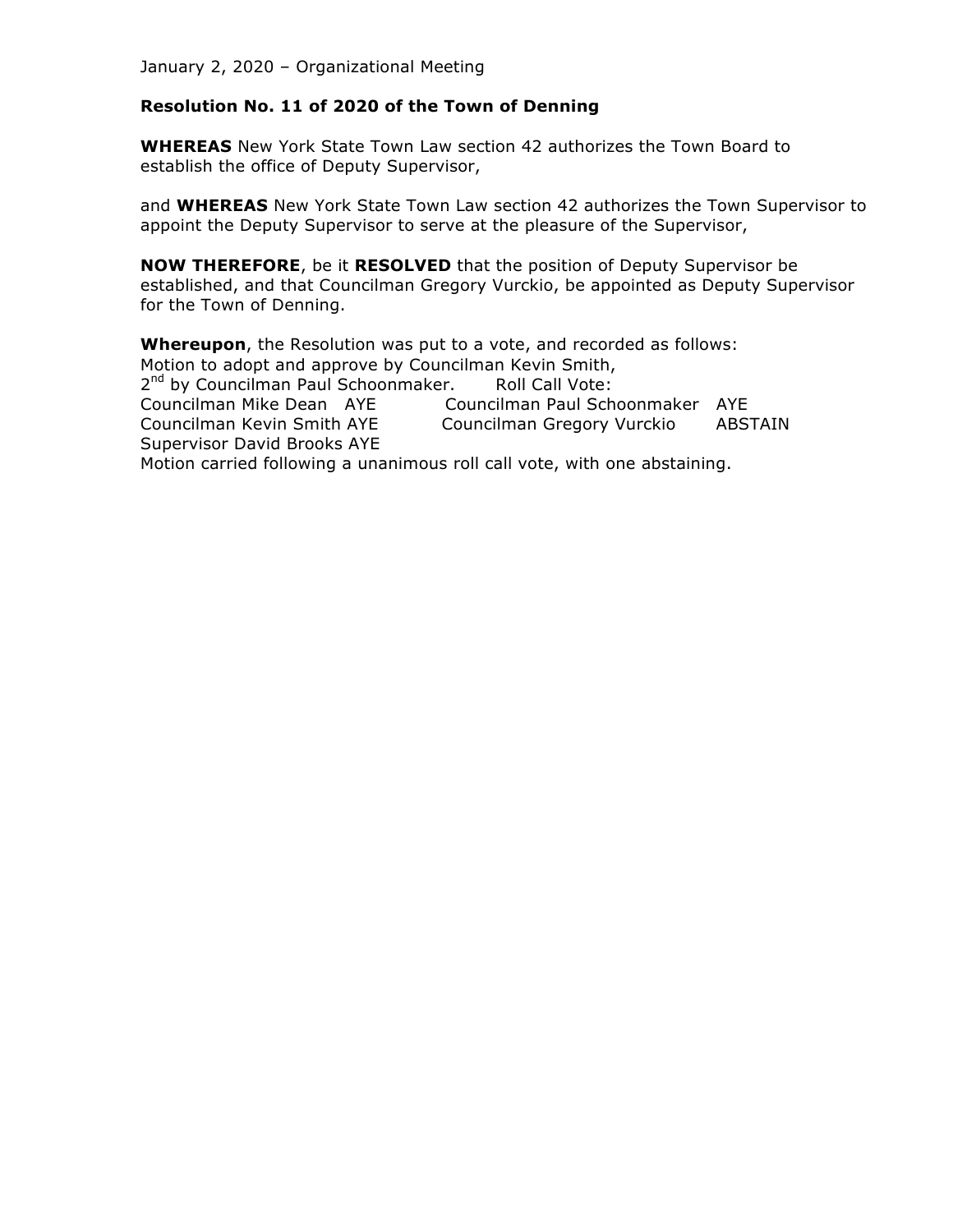#### **Resolution No. 12 of 2020 of the Town of Denning**

**WHEREAS** New York State Town Law section 32 (2) authorizes the Town Board to establish the office of Deputy Town Superintendent of Highways, and

**WHEREAS** New York State Town Law section 32 (2) authorizes the Town Highway Superintendent to appoint Robert Totten as the Deputy Highway Superintendent to serve at the pleasure of the Town Highway Superintendent,

**NOW, THEREFORE**, be it **RESOLVED** that the position of Deputy Highway Superintendent which was established previously and is a non competitive class of civil service for the Town of Denning, with an annual salary of \$1,932.00, to be drawn from Superintendent of Highways Personal Services. (General Fund Appropriations Code A5010.1)

**Whereupon**, the Resolution was put to a vote, and recorded as follows: Motion to adopt and approve by Councilman Gregory Vurckio, 2<sup>nd</sup> by Councilman Mike Dean. Roll Call Vote: Councilman Mike Dean AYE Councilman Paul Schoonmaker AYE Councilman Kevin Smith AYE Councilman Gregory Vurckio AYE Supervisor David Brooks AYE Motion carried following a unanimous roll call vote.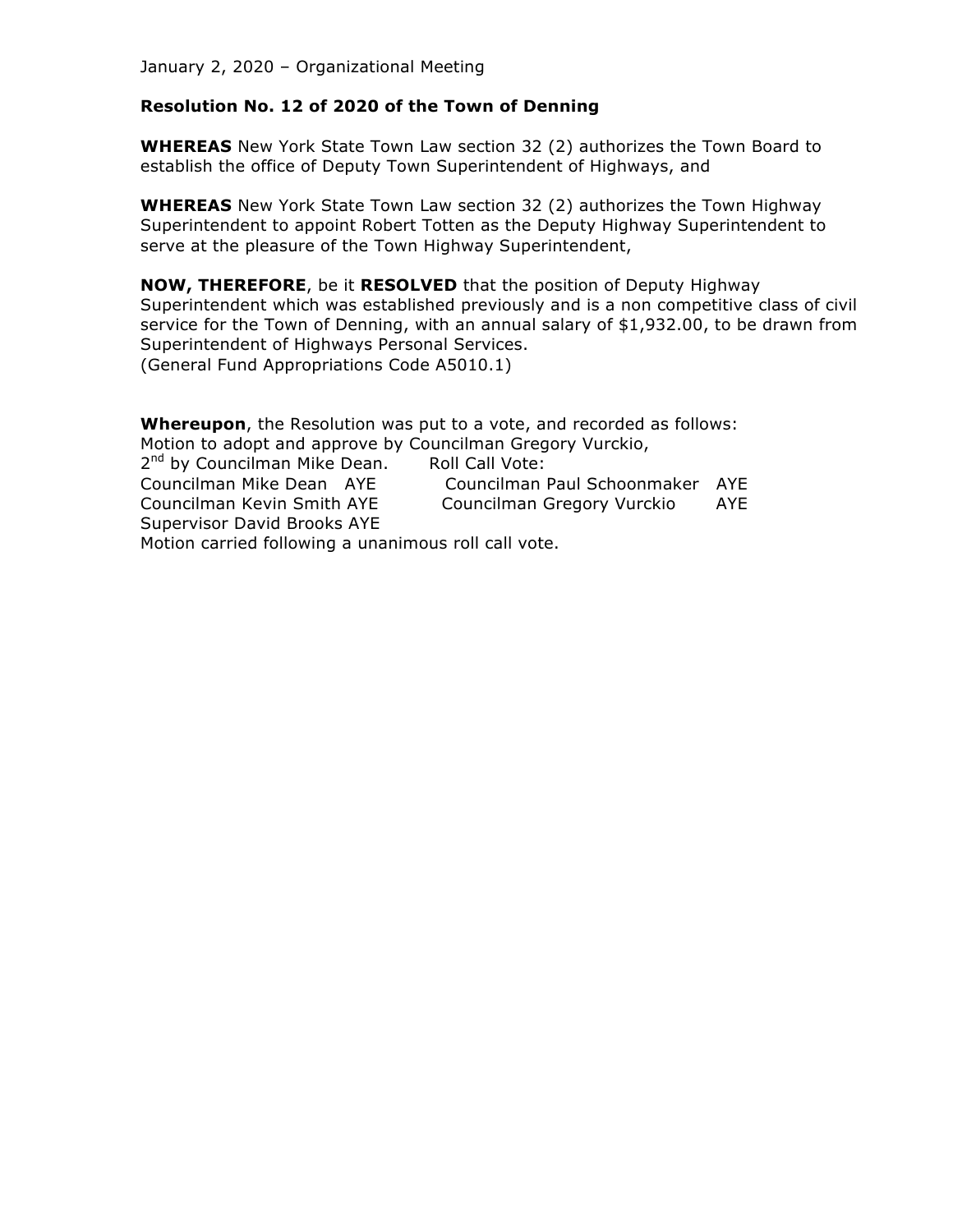#### **Resolution No. 13 of 2020 of the Town of Denning**

**WHEREAS** New York State Public Health Law section 4121 and 4123 authorizes the Town Board to appoint a Registrar of Vital Statistics,

**NOW, THEREFORE**, be it **RESOLVED** that Joy Monforte, 75 Woodfield Road, Grahamsville, NY 12740, serving as Denning Town Clerk, be appointed as Registrar of Vital Statistics with an annual salary of \$50.00, to be drawn from Registrar of Vital Statistics Personal Services. (General Fund Appropriations Code A4020.1)

**Whereupon**, the Resolution was put to a vote, and recorded as follows: Motion to adopt and approve by Councilman Gregory Vurckio, 2<sup>nd</sup> by Councilman Mike Dean. Roll Call Vote: Councilman Mike Dean AYE Councilman Paul Schoonmaker AYE Councilman Kevin Smith AYE Councilman Gregory Vurckio AYE Supervisor David Brooks AYE Motion carried following a unanimous roll call vote.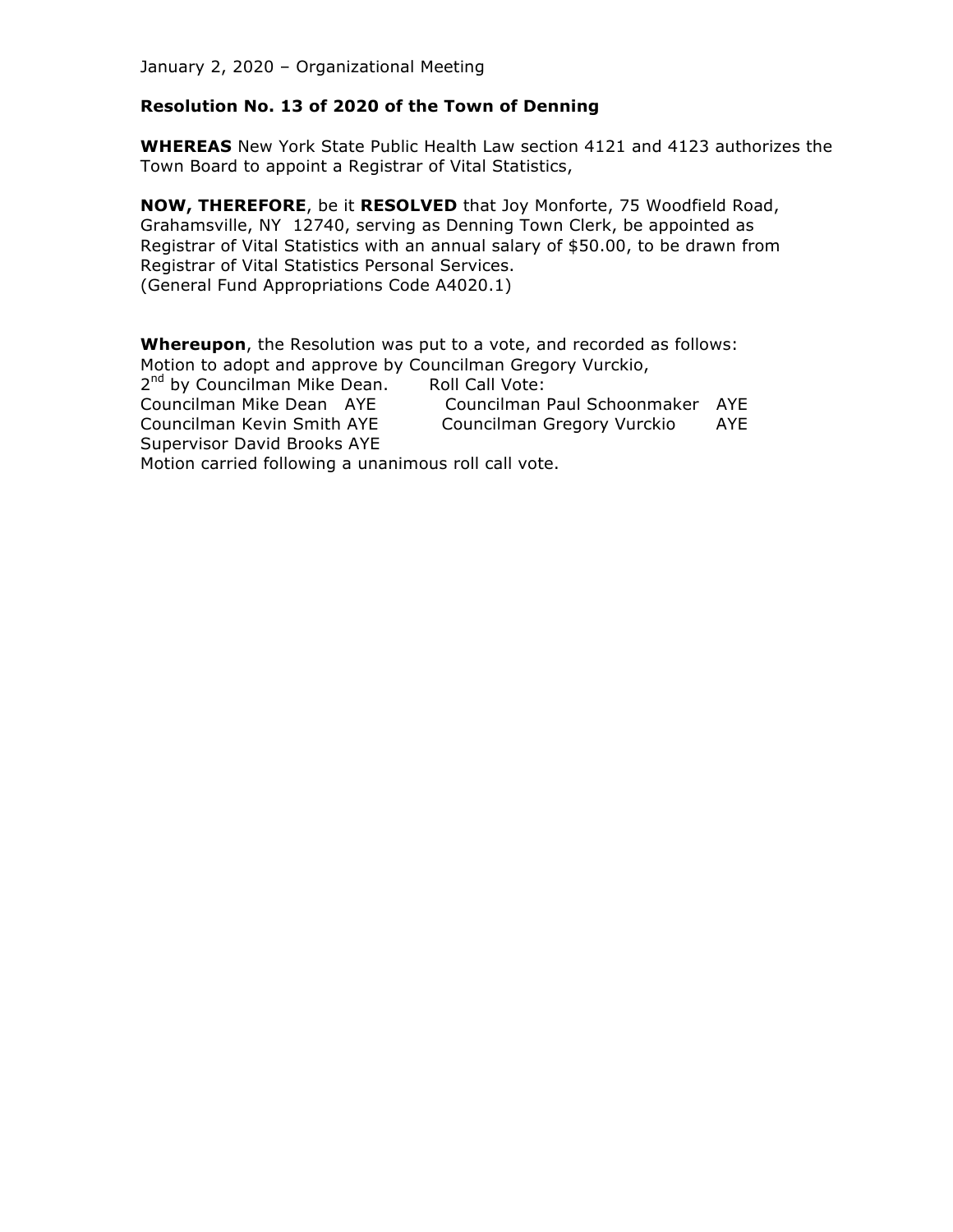#### **Resolution No. 14 of 2020 of the Town of Denning**

**WHEREAS** New York State Town Law section 27 authorizes the Town Board to determine the salaries of town officers and employees, and

**WHEREAS** New York State Public Officers Law section 9 provides for the designation of order in which two or more appointed deputies may act, and

**WHEREAS**, under Civil Service Law §41 Deputies of principal executives fall within the exempt class of civil service only when they are authorized by law to act generally for and in place of their principals; and

**WHEREAS** Public Officers Law section 10 and 25 require the taking of oath of office by all town officers,

**NOW, THEREFORE,** be it, **RESOLVED** that Tammy Beck, Denning, NY 12740, be appointed as First Deputy Town Clerk/Tax Collector and as Records Management Technician for the Town of Denning, with an annual salary of \$5,928.00 to be drawn from Town Clerk Personal Services, and (General Fund appropriations code A1410.1)

**BE IT FURTHER RESOLVED** that a Second Deputy Town Clerk/Tax Collector, may be appointed, at any time.

**NOW THEREFORE BE IT FURTHER RESOLVED** that the Deputy to the Town Clerk/Tax Collector be required to take and subscribe a constitutional Oath of Office to be filed with the Town Clerk as well as a Confidentiality Oath to be on file in the Office of the Town Clerk.

**Whereupon**, the Resolution was put to a vote, and recorded as follows: Motion to adopt and approve by Councilman Paul Schoonmaker,

| 2 <sup>nd</sup> by Councilman Kevin Smith.           | Roll Call Vote:                 |     |
|------------------------------------------------------|---------------------------------|-----|
| Councilman Mike Dean AYE                             | Councilman Paul Schoonmaker AYE |     |
| Councilman Kevin Smith AYE                           | Councilman Gregory Vurckio      | AYE |
| Supervisor David Brooks AYE                          |                                 |     |
| Motion carried following a unanimous roll call vote. |                                 |     |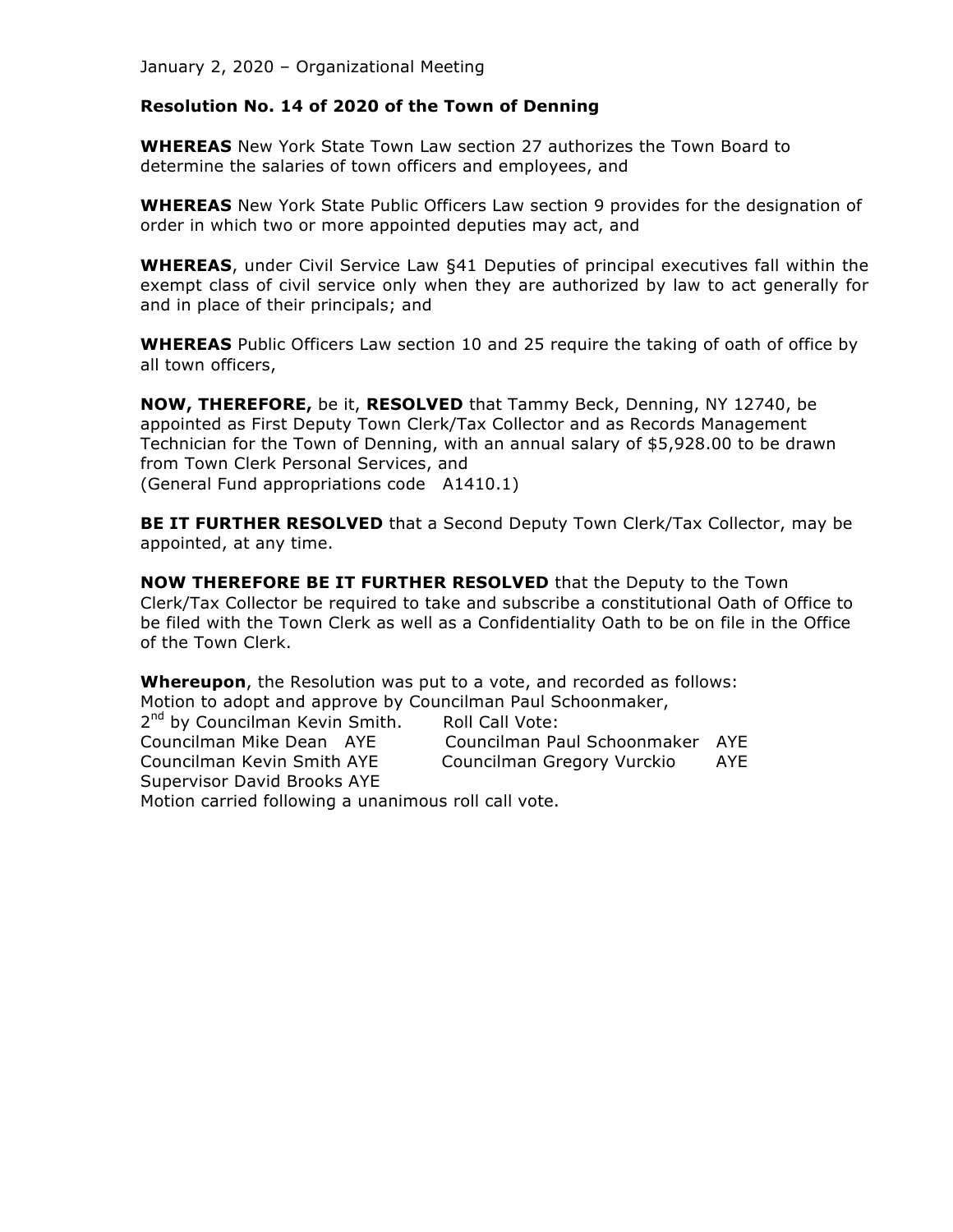#### **Resolution No. 15 of 2020 of the Town of Denning**

**WHEREAS** New York State Town Law section 27 authorizes the Town Board to determine the salaries of town officers and employees, and

**WHEREAS** New York State Civil Service Law sections 35 and 40 establish jurisdictional classification of positions, with provisions for a definition of noncompetitive classification of employment positions subject to Town Council appointment,

**NOW THEREFORE** be it **RESOLVED** that Tammy Beck be appointed as Clerk to the Justice Court with an hourly wage of \$13.80 not to exceed \$4,045.00 yearly, to be drawn from Justice Personal Services. (General Fund Appropriations Code A1110.1)

**Whereupon**, the Resolution was put to a vote, and recorded as follows: Motion to adopt and approve by Councilman Mike Dean, 2<sup>nd</sup> by Councilman Gregory Vurckio. Roll Call Vote: Councilman Mike Dean AYE Councilman Paul Schoonmaker AYE Councilman Kevin Smith AYE Councilman Gregory Vurckio AYE Supervisor David Brooks AYE Motion carried following a unanimous roll call vote.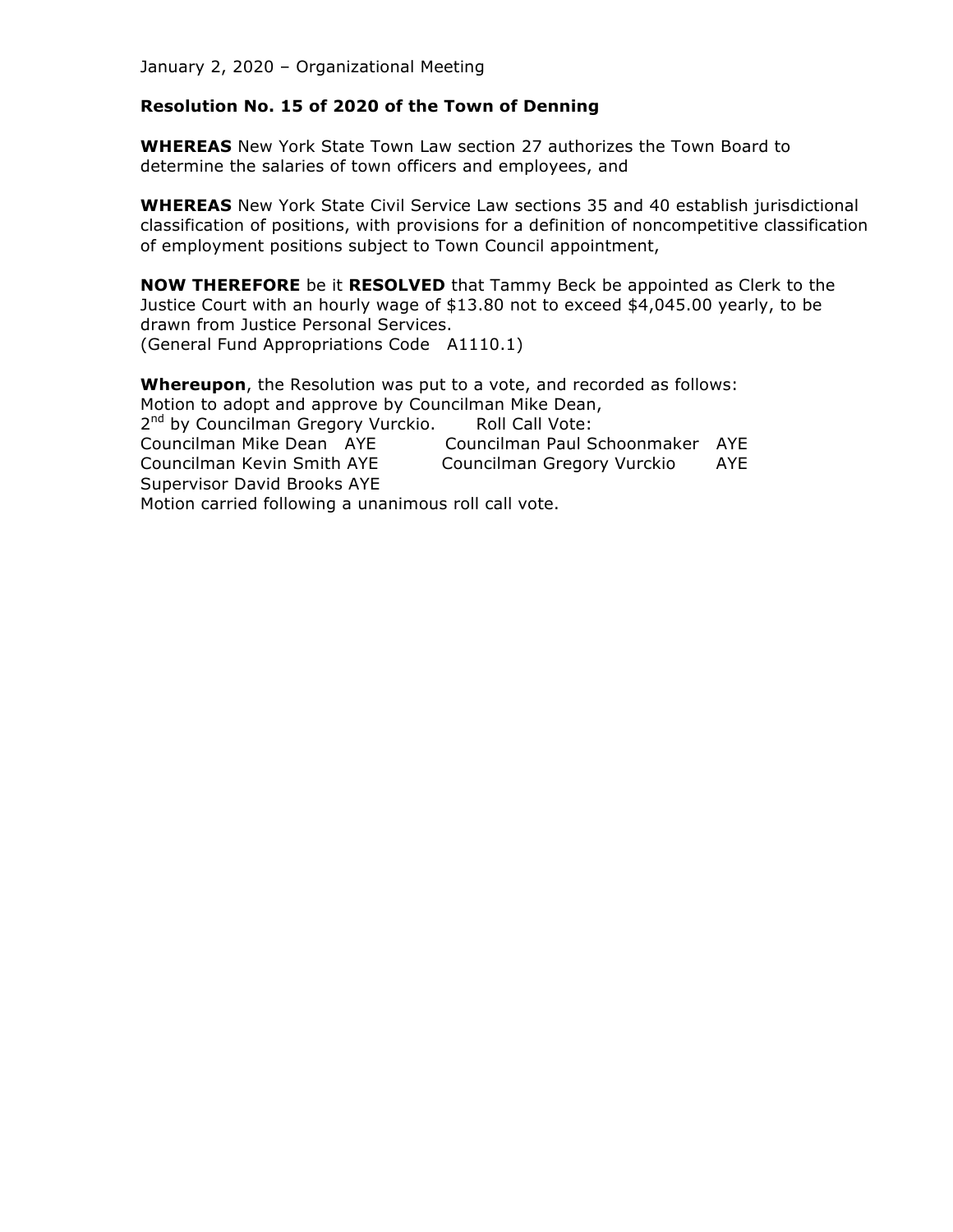#### **Resolution No. 16 of 2020 of the Town of Denning**

**WHEREAS** New York State Arts and Cultural Affairs Law section 57.07 authorizes the Town Supervisor to appoint a Local Historian,

**NOW, THEREFORE**, be it **RESOLVED** that Tom McGee, 5444 Red Hill Road, Claryville, NY 12725, be appointed as Historian for the Town of Denning.

**Whereupon**, the Resolution was put to a vote, and recorded as follows: Motion to adopt and approve by Councilman Paul Schoonmaker, 2<sup>nd</sup> by Councilman Mike Dean. Roll Call Vote:<br>Councilman Mike Dean AYE Councilman I Councilman Paul Schoonmaker AYE Councilman Kevin Smith AYE Councilman Gregory Vurckio AYE Supervisor David Brooks AYE Motion carried following a unanimous roll call vote.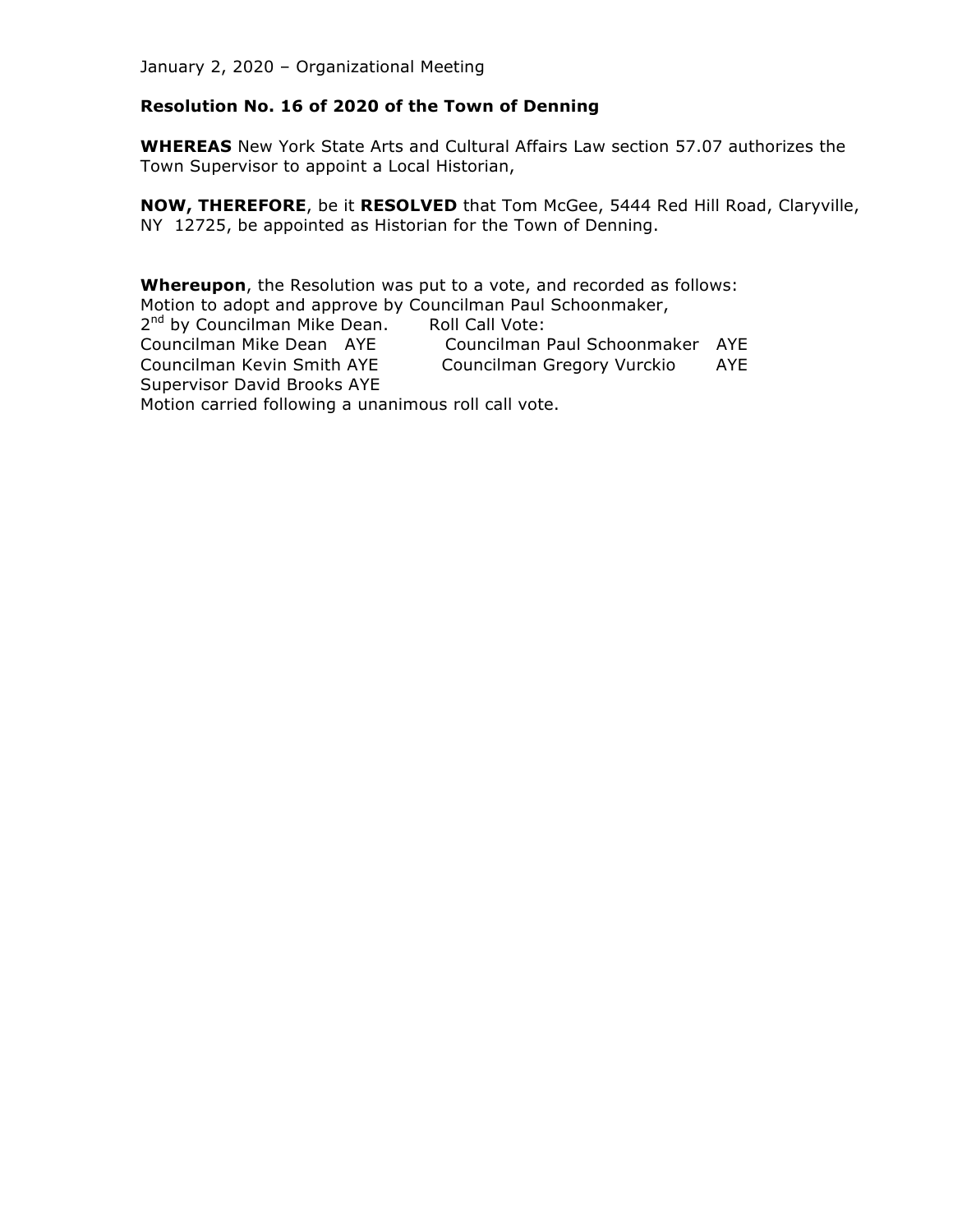## **Resolution No. 17 of 2020 of the Town of Denning**

**WHEREAS** New York State Agriculture & Market Law section 114 authorizes the Town Board to appoint a Dog Control Officer for the Town,

**NOW, THEREFORE**, be it **RESOLVED** that Archie Ackerley Jr., 26 Schultz Road, Claryville, New York, 12725, be appointed as Dog Control Officer for the Town of Denning, with an annual salary of \$643.00, to be drawn from Control of Dogs Personal Services.

(General Fund Appropriations Code A3510.1)

**Whereupon**, the Resolution was put to a vote, and recorded as follows: Motion to adopt and approve by Councilman Gregory Vurckio, 2<sup>nd</sup> by Councilman Mike Dean. Roll Call Vote: Councilman Mike Dean AYE Councilman Paul Schoonmaker AYE Councilman Kevin Smith AYE Councilman Gregory Vurckio AYE Supervisor David Brooks AYE Motion carried following a unanimous roll call vote.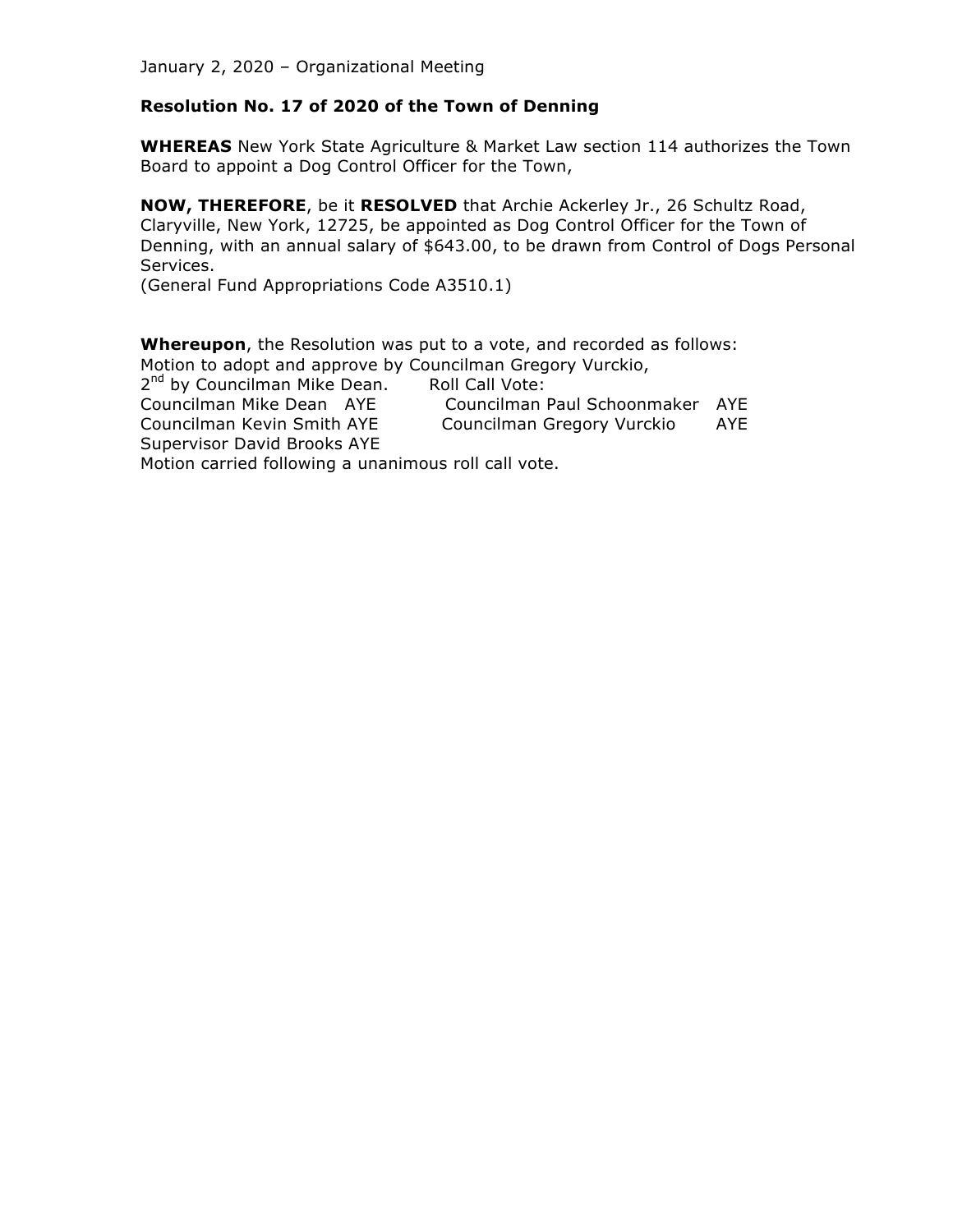## **Resolution No. 18 of 2020 of the Town of Denning**

**WHEREAS** Town Law § 20(1)(a) and (b) authorizes the Town Board to appoint employees it deems necessary for the proper conduct of the affairs of the Town,

**NOW THEREFORE BE IT RESOLVED** to appoint Scott Mickelson who resides at 455 Yeagerville Road, Napanoch, NY to the position of Town of Denning Recycling Manager, at a salary of \$15.45 per hour to be drawn from Refuse and Garbage Personal Services. (General Fund Appropriations Code A8160.1)

**Whereupon**, the Resolution was put to a vote, and recorded as follows: Motion to adopt and approve by Councilman Paul Schoonmaker, 2<sup>nd</sup> by Councilman Kevin Smith. Roll Call Vote: Councilman Mike Dean AYE Councilman Paul Schoonmaker AYE Councilman Kevin Smith AYE Councilman Gregory Vurckio AYE Supervisor David Brooks AYE Motion carried following a unanimous roll call vote.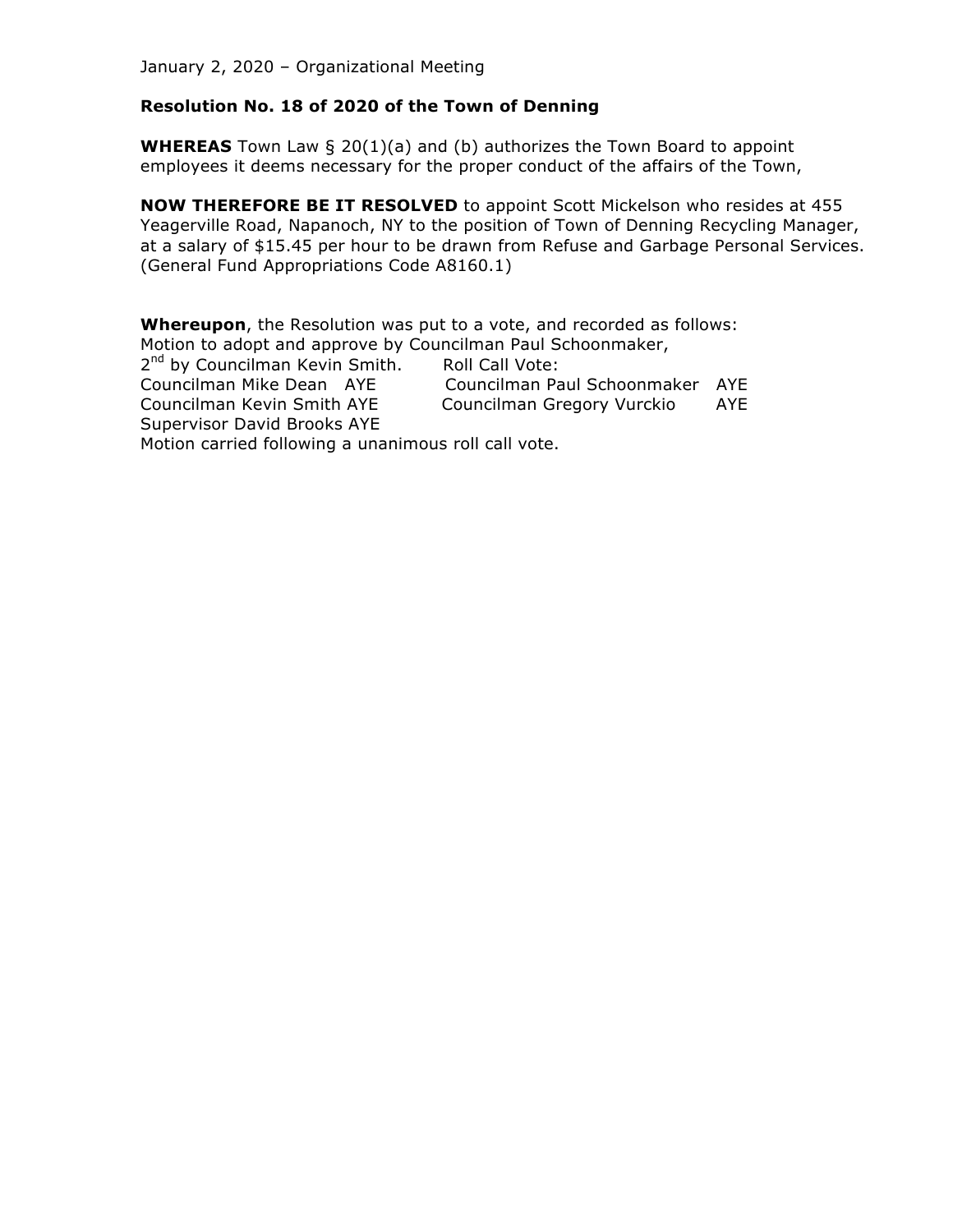#### **Resolution No. 19 of 2020 of the Town of Denning**

**WHEREAS** New York State Town Law section 267 and 271 require annual appointments to the Town Planning Board and Zoning Board of Appeals with designated terms of office on a calendar year basis, and

**WHEREAS** Local Law No.3 of 2001 of the Town of Denning requires an annual appointment to the Town Board of Ethics with designated terms of office on a calendar year basis, and

**WHEREAS** Public Officers Law section 10 and 25 require the taking of the Oath of Office by all town officers,

**NOW, THEREFORE**, be it **RESOLVED** that a review of remaining terms of office for members of the Town Planning Board, Zoning Board of Appeals and Board of Ethics be announced on an annual basis at the Town Board organizational meeting.

Further, **RESOLVED** that all newly appointed members be required to take and subscribe a constitutional Oath of Office to be filed with the Town Clerk, and that each member shall be notified of appointment and duration of term in writing by first class mail no later than 10 business days following the annual organizational meeting. And

**NOW, THEREFORE**, **BE IT RESOLVED** that these residents are Board appointed or reappointed to said Boards:

| <b>Planning Board</b> (7 Year Term)                                                                                                                                                                     | - expire $12/31/2026$              |
|---------------------------------------------------------------------------------------------------------------------------------------------------------------------------------------------------------|------------------------------------|
| <b>Zoning Board of Appeals (5 year term)</b><br>John Barnum (Re-Appointment)                                                                                                                            | - expire 12/31/2024                |
| <b>Board of Ethics</b> (3 Year Term)<br>William Leudemann (Re-Appointment)                                                                                                                              | - expire 12/31/2022                |
| <b>Whereupon</b> , the Resolution was put to a vote, and recorded as follows:<br>Motion to adopt and approve by Councilman Mike Dean,<br>2 <sup>nd</sup> by Councilman Gregory Vurckio. Roll Call Vote: |                                    |
| Councilman Mike Dean AYE                                                                                                                                                                                | AYE<br>Councilman Paul Schoonmaker |
| Councilman Kevin Smith AYE                                                                                                                                                                              | Councilman Gregory Vurckio<br>AYE  |

Supervisor David Brooks AYE

Motion carried following a unanimous roll call vote.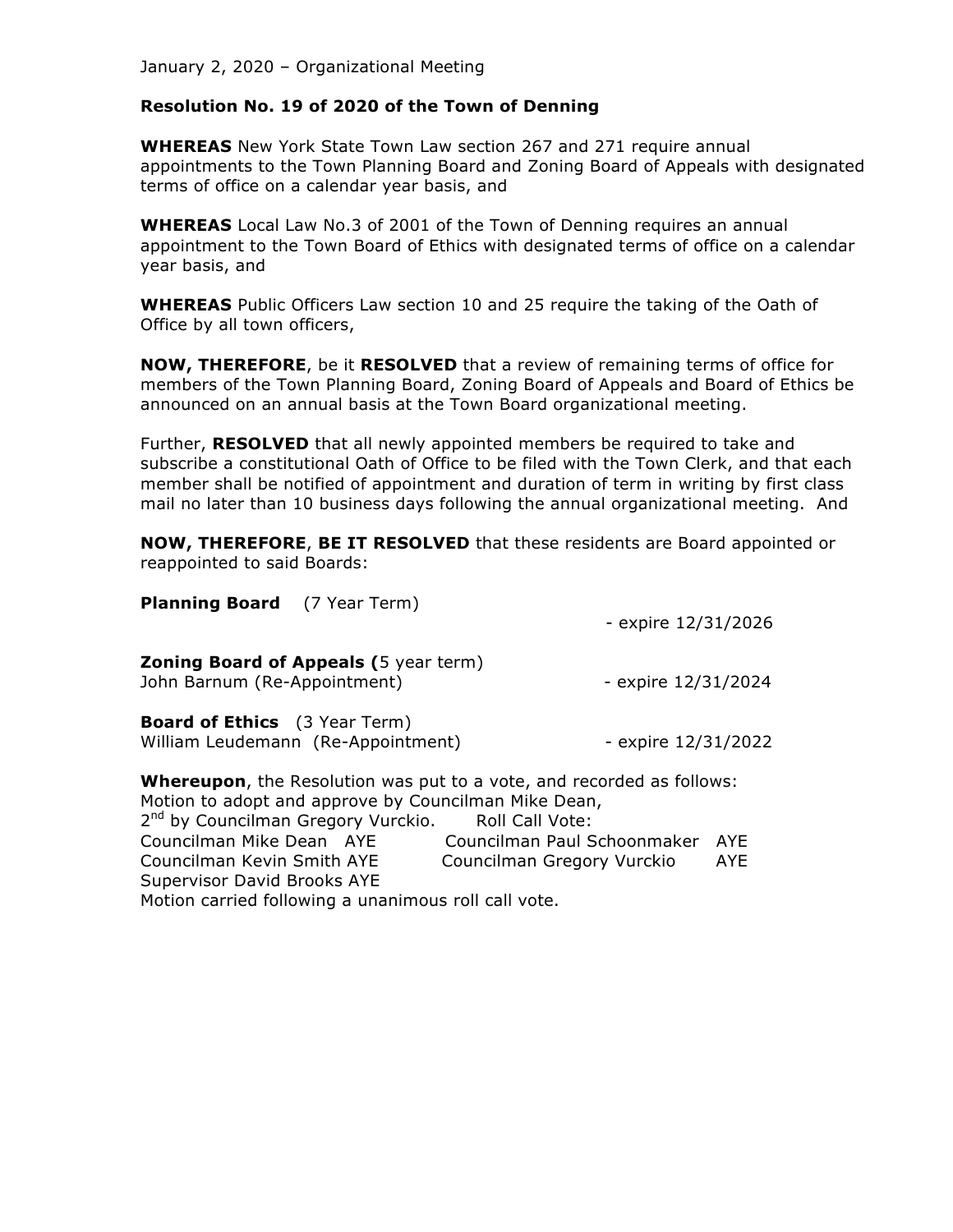Review of remaining terms:

# **Planning Board** (7 year term)

| Katherine Parr           | - expire 12/31/2020 |
|--------------------------|---------------------|
| Joe Sibiga               | - expire 12/31/2021 |
| Stephen E. Bobik         | - expire 12/31/2022 |
| Anthony Carminati        | - expire 12/31/2025 |
| <b>Travis Coddington</b> | - expire 12/31/2024 |
| <b>Chris McInerney</b>   | - expire 12/31/2023 |
|                          | - expire 12/31/2026 |

# **Zoning Board of Appeal** (5 year term)

| - expire 12/31/2021 |
|---------------------|
| - expire 12/31/2022 |
| - expire 12/31/2024 |
| - expire 12/31/2023 |
| - expire 12/31/2020 |
|                     |

## **Board of Ethics** (3 year term)

| - expire 12/31/2020 |
|---------------------|
| - expire 12/31/2022 |
| - expire 12/31/2021 |
|                     |

#### **Board of Assessment Review**

(October  $1^{st}$  to September 30<sup>th</sup> - 5 year term)

| - expire 9/30/2022 |
|--------------------|
| - expire 9/30/2023 |
| - expire 9/30/2024 |
|                    |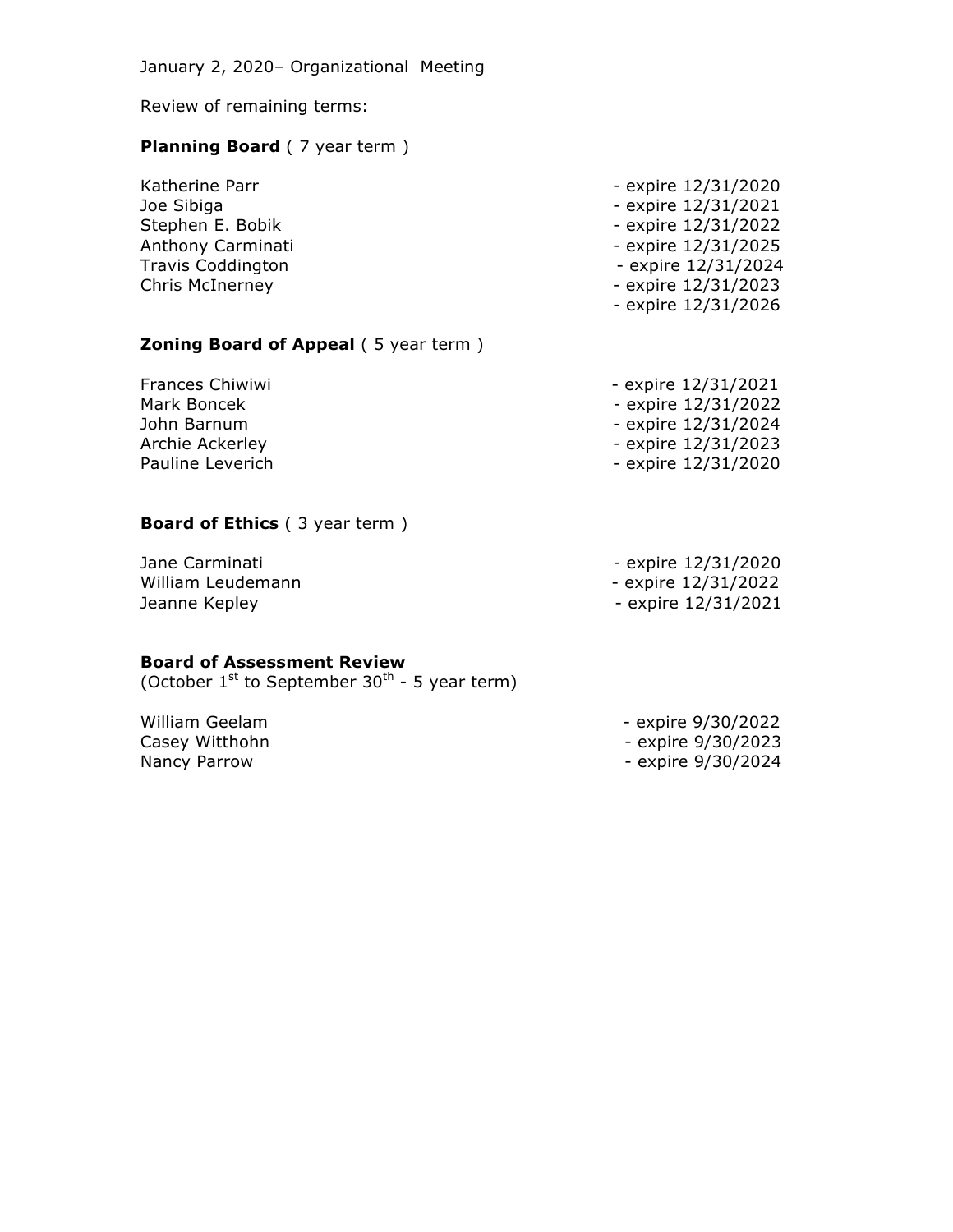## **Resolution No. 20 of 2020 of the Town of Denning**

**WHEREAS** New York State Town Law section 27 authorizes the Town Board to determine the salaries of town officers and employees,

**NOW, THEREFORE**, be it **RESOLVED** that the following salaries be fixed for the listed town officers and employees for the Fiscal Year 2020 and as approved in the adopted 2020 Budget.

#### **Town Officers:**

| Supervisor                             | \$17,000.00         |
|----------------------------------------|---------------------|
| Councilpersons (4) each                | 1,500.00            |
| Superintendent of Highways             | 51,518.00           |
| Deputy Superintendent of Highways      | 1,932.00            |
| Town Clerk/ Tax Collector              | 30,000.00           |
| First Deputy Town Clerk/ Tax Collector | 5,928.00            |
| Town Justice                           | 7,500.00            |
| Assessor                               | 13,761.00           |
| Code Enforcement/Building Inspector    | 7,907.00            |
| Bookkeeper                             | 10,500.00           |
| Dog Control                            | 643.00              |
| <b>Registrar of Vital Statistics</b>   | 50.00               |
| Recycling Manager                      | \$15.45 per hour    |
| Clerk to Justice Court                 | 13.80 per hour      |
| Court Security Officer                 | 15.61 per hour      |
| Records Management/ IT Tech            | 25.50 per hour      |
| House Cleaning                         | \$1,432.00 Annually |
| Planning / Zoning Clerk                | 13.80 per hour      |
| New Position                           | \$13.80 per hour    |

#### **Highway Employees:**

| Laborer                          | $$21.43$ per hour |
|----------------------------------|-------------------|
| <b>Starting Salary</b>           | 19.61 per hour    |
| Heavy Equipment Operator Class B | 22.20 per hour    |
| <b>Starting Salary</b>           | 20.40 per hour    |
| Heavy Equipment Operator Class A | 22.91 per hour    |
| <b>Starting Salary</b>           | 21.72 per hour    |
| Foreman                          | \$24.33 per hour  |

**Whereupon**, the Resolution was put to a vote, and recorded as follows: Motion to adopt and approve by Councilman Mike Dean, 2<sup>nd</sup> by Councilman Paul Schoonmaker. Roll Call Vote: Councilman Mike Dean AYE Councilman Paul Schoonmaker AYE Councilman Kevin Smith AYE Councilman Gregory Vurckio AYE Supervisor David Brooks AYE Motion carried following a unanimous roll call vote.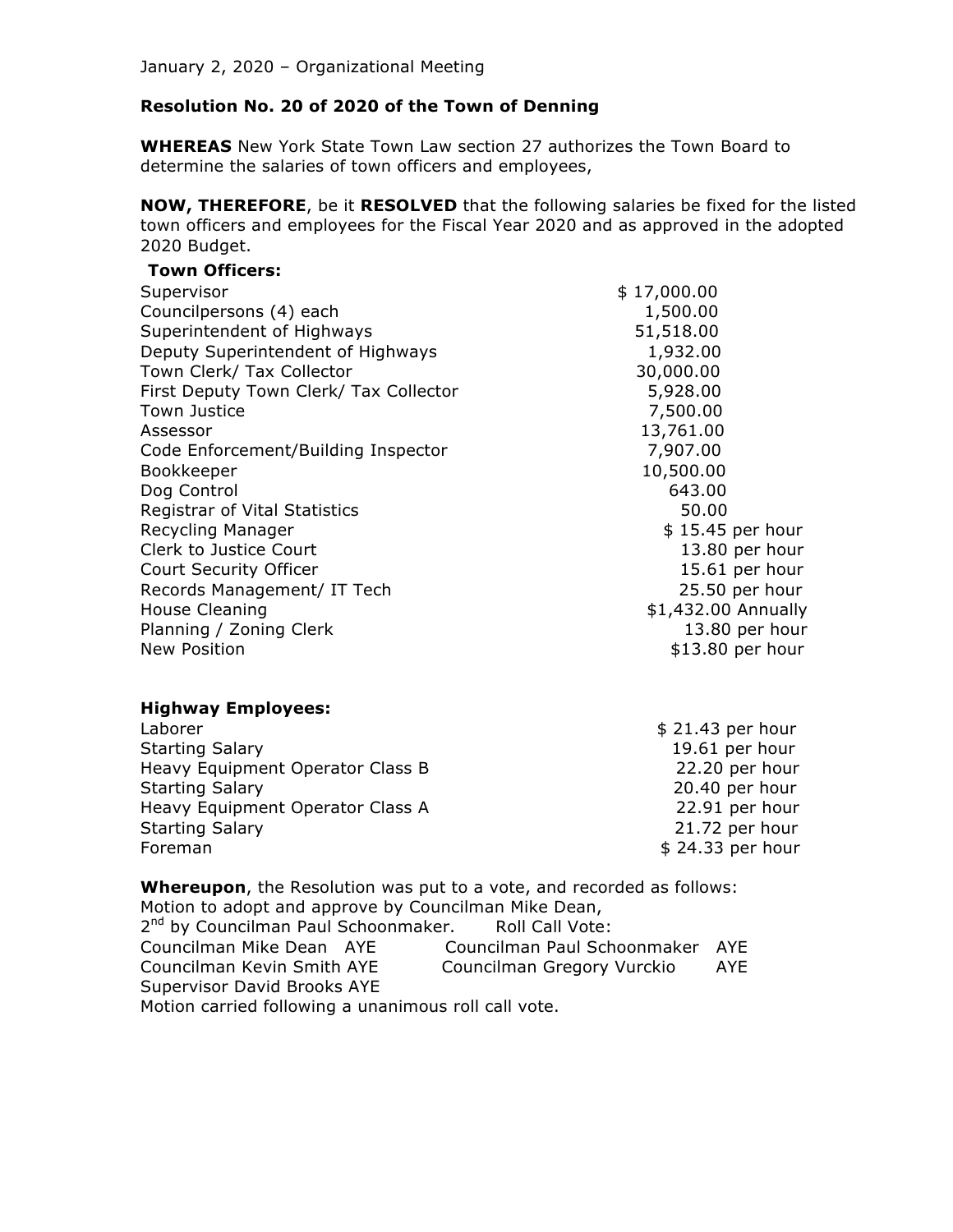#### **Resolution No. 21 of 2020 of the Town of Denning**

**WHEREAS** Public Officers Law section 11 (2) authorizes the Town Board to approve the procurement of a blanket undertaking from any duly authorized corporate surety covering Officers, Clerks and Employees of the Town, And

**WHEREAS** the Town Clerk / Tax Collector / Bookkeeper as well as any Officers and Employees of the Town of Denning will properly account for and pay over any and all monies received in the course of fulfilling Said person(s) duties.

**NOW, THEREFORE**, be it **RESOLVED** that the public officers bond issued by National Grange Mutual with coverage of \$10,000 for Public Officials and \$800,000 excess for Tax Collectors be procured from Mike Preis, Inc. at the annual premium of \$475.00 to be drawn from Unallocated Insurance.

(General Fund Appropriations Code A1910.4).

**Whereupon**, the Resolution was put to a vote, and recorded as follows: Motion to adopt and approve by Councilman Gregory Vurckio, 2<sup>nd</sup> by Councilman Mike Dean. Roll Call Vote: Councilman Mike Dean AYE Councilman Paul Schoonmaker AYE Councilman Kevin Smith AYE Councilman Gregory Vurckio AYE

Supervisor David Brooks AYE

Motion carried following a unanimous roll call vote.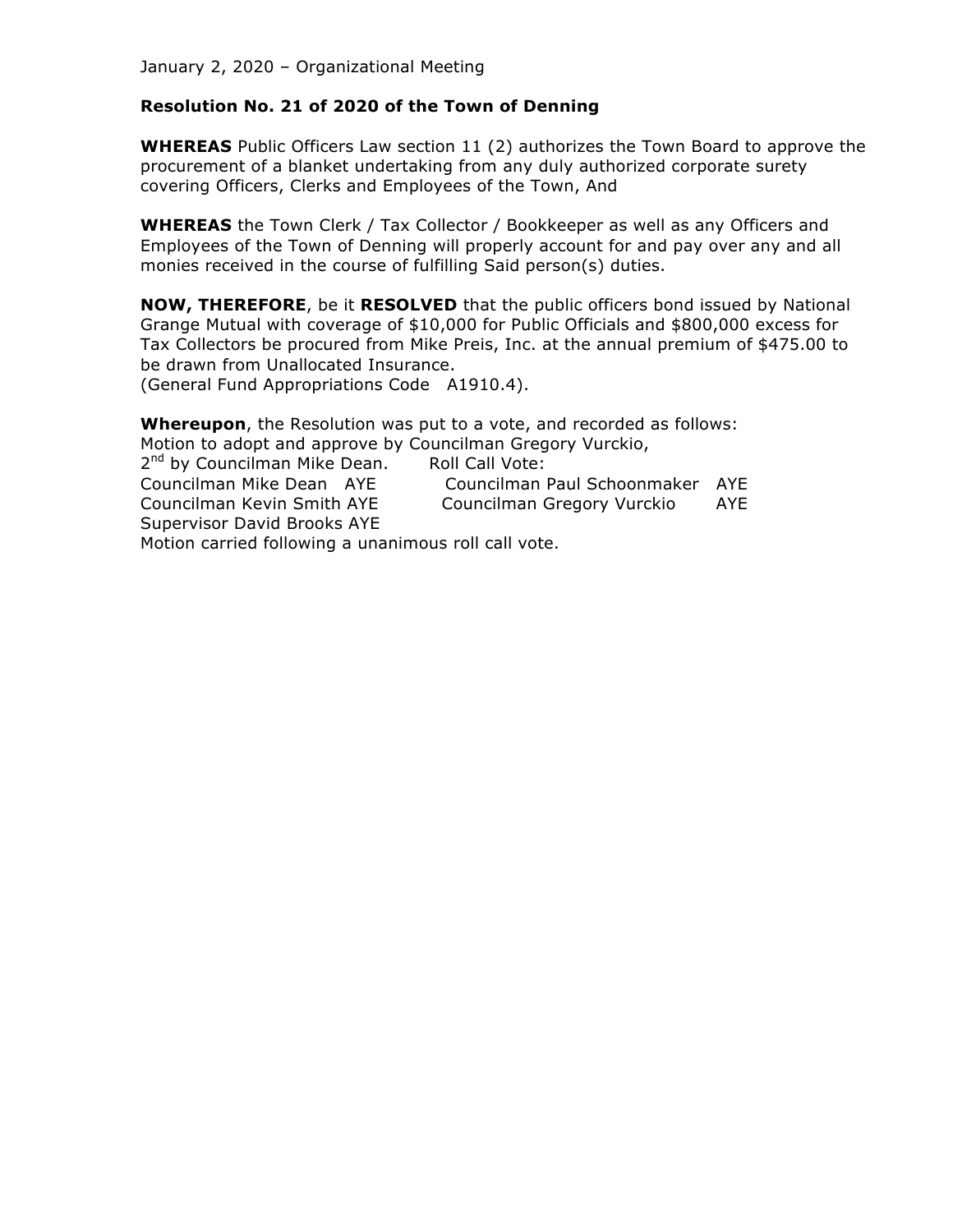#### **Resolution No. 22 of 2020 of the Town of Denning**

**WHEREAS** New York State has eliminated dog licensing responsibilities as of January 1, 2011 and

**WHEREAS** the Town is now required to set licensing fees and collect a fee for the New York State Animal Population Control Fund. And

**WHEREAS** many licenses are renewed by mail with its added cost.

**NOW THEREFORE BE IT RESOLVED** that **SAID** licensing fees shall include the \$1 and \$3.00 fee as required by New York State. And

**WHEREAS** New York State mandates a \$7.50 difference between the two licenses.

**NOW THEREFORE BE IT FURTHER RESOLVED** that the Town of Denning **HEREBY** sets the following dog licensing fees for the year 2020:

Spayed and Neutered fee \$5.00

Unaltered fee \$12.50

**Whereupon**, the Resolution was put to a vote, and recorded as follows: Motion to adopt and approve by Councilman Kevin Smith, 2<sup>nd</sup> by Councilman Mike Dean. Roll Call Vote: Councilman Mike Dean AYE Councilman Paul Schoonmaker AYE Councilman Kevin Smith AYE Councilman Gregory Vurckio AYE Supervisor David Brooks AYE Motion carried following a unanimous roll call vote.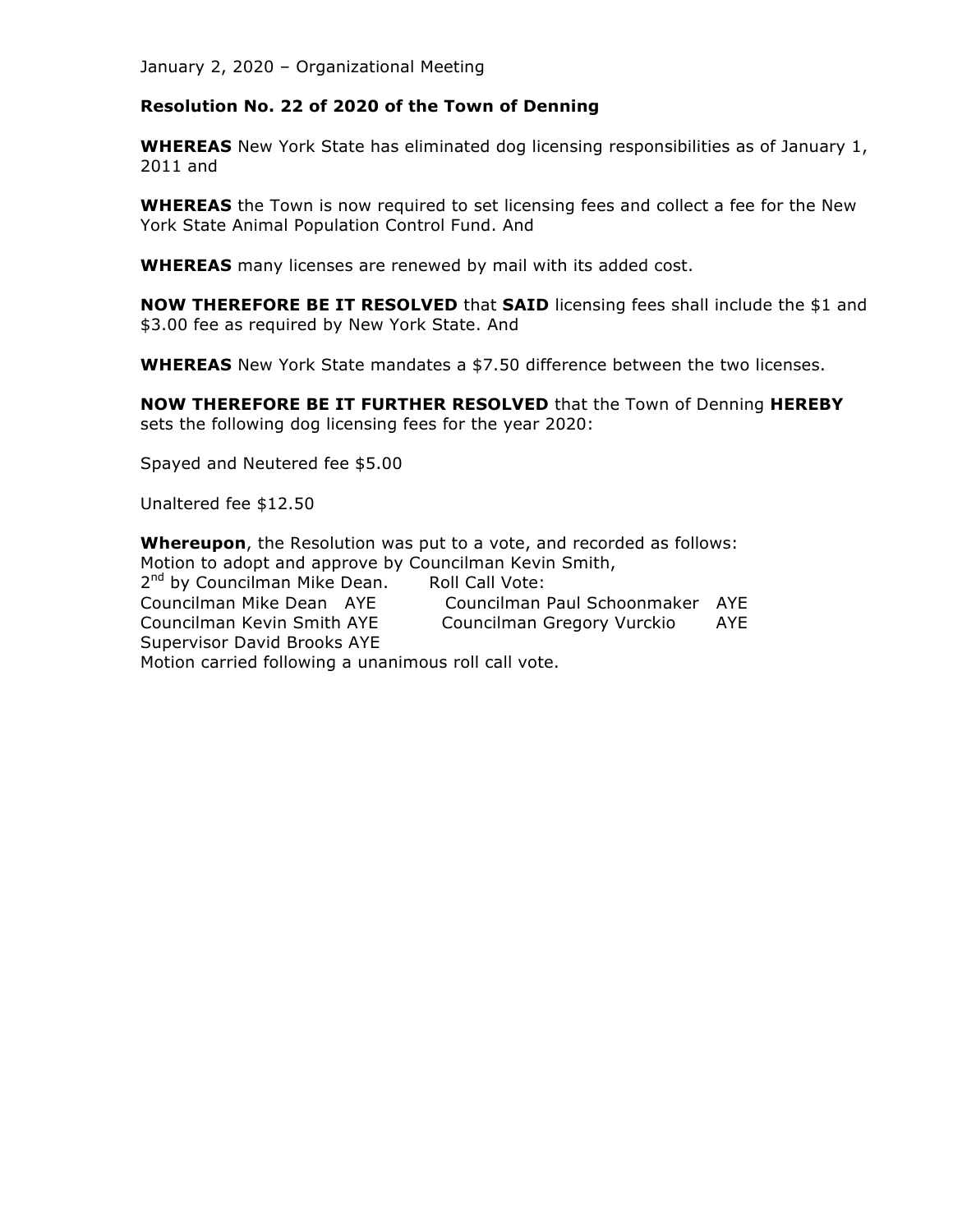## **Resolution No. 23 of 2020 of the Town of Denning**

**WHEREAS** the Town of Denning Town Board feels that a liaison to the Town's Planning Board is a benefit to the Town as a Whole,

**NOW THEREFORE BE IT FURTHER RESOLVED** that Councilman Kevin Smith be re-appointed SAID liaison to the Denning Planning Board.

**Whereupon**, the Resolution was put to a vote, and recorded as follows: Motion to adopt and approve by Councilman Gregory Vurckio, 2<sup>nd</sup> by Councilman Mike Dean. Roll Call Vote: Councilman Mike Dean AYE Councilman Paul Schoonmaker AYE Councilman Kevin Smith ABSTAIN Councilman Gregory Vurckio AYE Supervisor David Brooks AYE

Motion carried following a unanimous roll call vote, with abstaining.